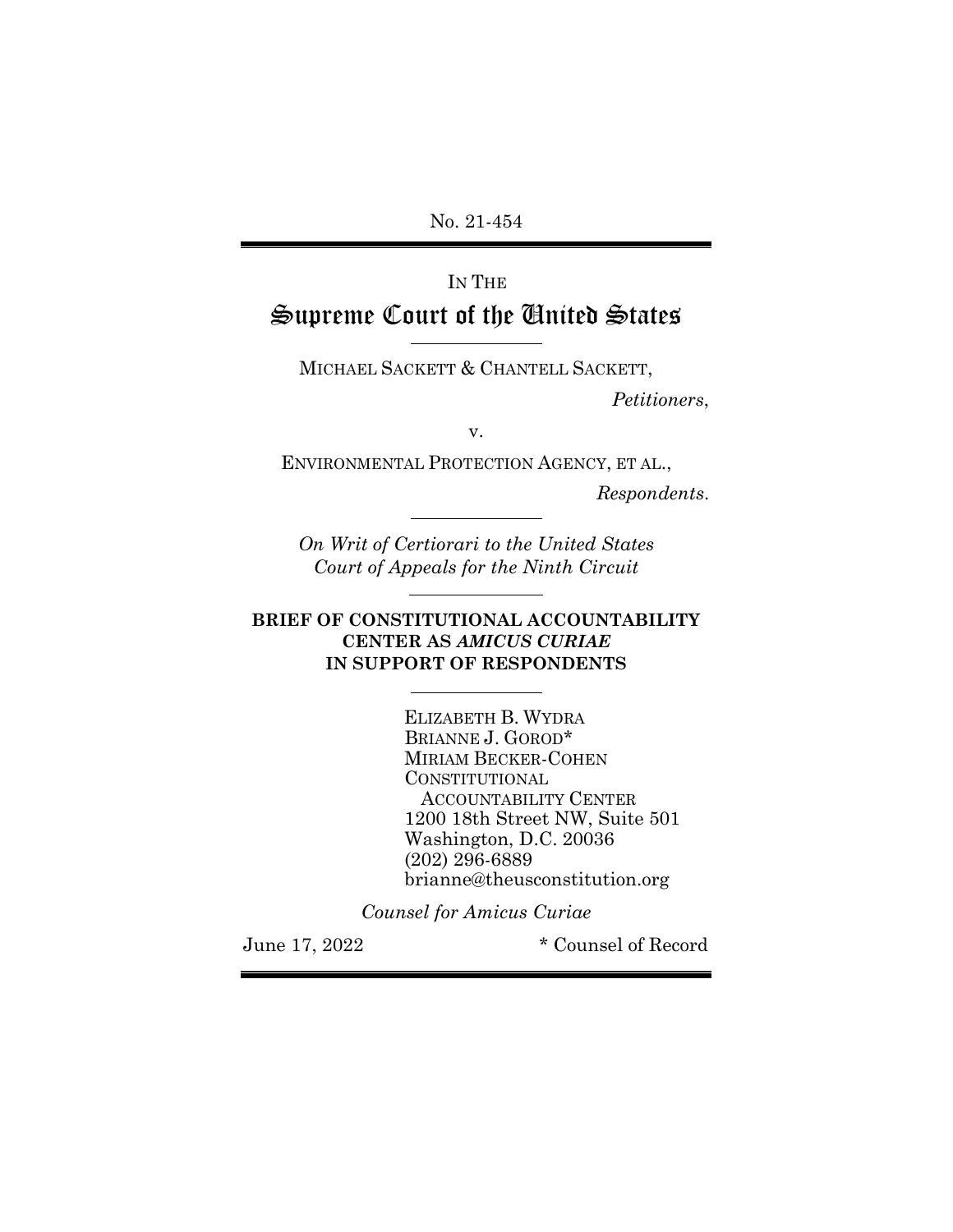## **TABLE OF CONTENTS**

|                |                                                                                                                                                                                                                | iii          |
|----------------|----------------------------------------------------------------------------------------------------------------------------------------------------------------------------------------------------------------|--------------|
|                | INTEREST OF AMICUS CURIAE                                                                                                                                                                                      | $\mathbf{1}$ |
|                | <b>INTRODUCTION AND SUMMARY</b>                                                                                                                                                                                | 1            |
|                |                                                                                                                                                                                                                | 6            |
| $\mathbf{I}$ . | The Framers Designed the Constitution<br>to Grant the Federal Government Broad<br>Power to Address Issues of National                                                                                          | 6            |
| II.            | Focused on More than Just Trade or<br>Economics, the Commerce Clause<br><b>Empowers Congress to Address Problems</b><br>that Require a Federal Response,<br>Including Pollution of the Nation's                | 12           |
| III.           | The Significant-Nexus Test Does Not<br>Raise Commerce Clause Concerns, as It<br><b>Ensures Any Regulation of Wetlands Fits</b><br>Within Congress's Traditional Authority<br>to Regulate Problems with Genuine | 15           |
|                | A. The Significant-Nexus Test<br><b>Implements Congress's Authority</b><br>to Regulate the Channels of<br>Interstate Commerce                                                                                  | 16           |
|                | B. The Significant-Nexus Test Is Also<br>Justified Under Congress's<br><b>Authority to Regulate Activities</b><br>with a Substantial Effect on                                                                 |              |
|                | Interstate Commerce                                                                                                                                                                                            | 20           |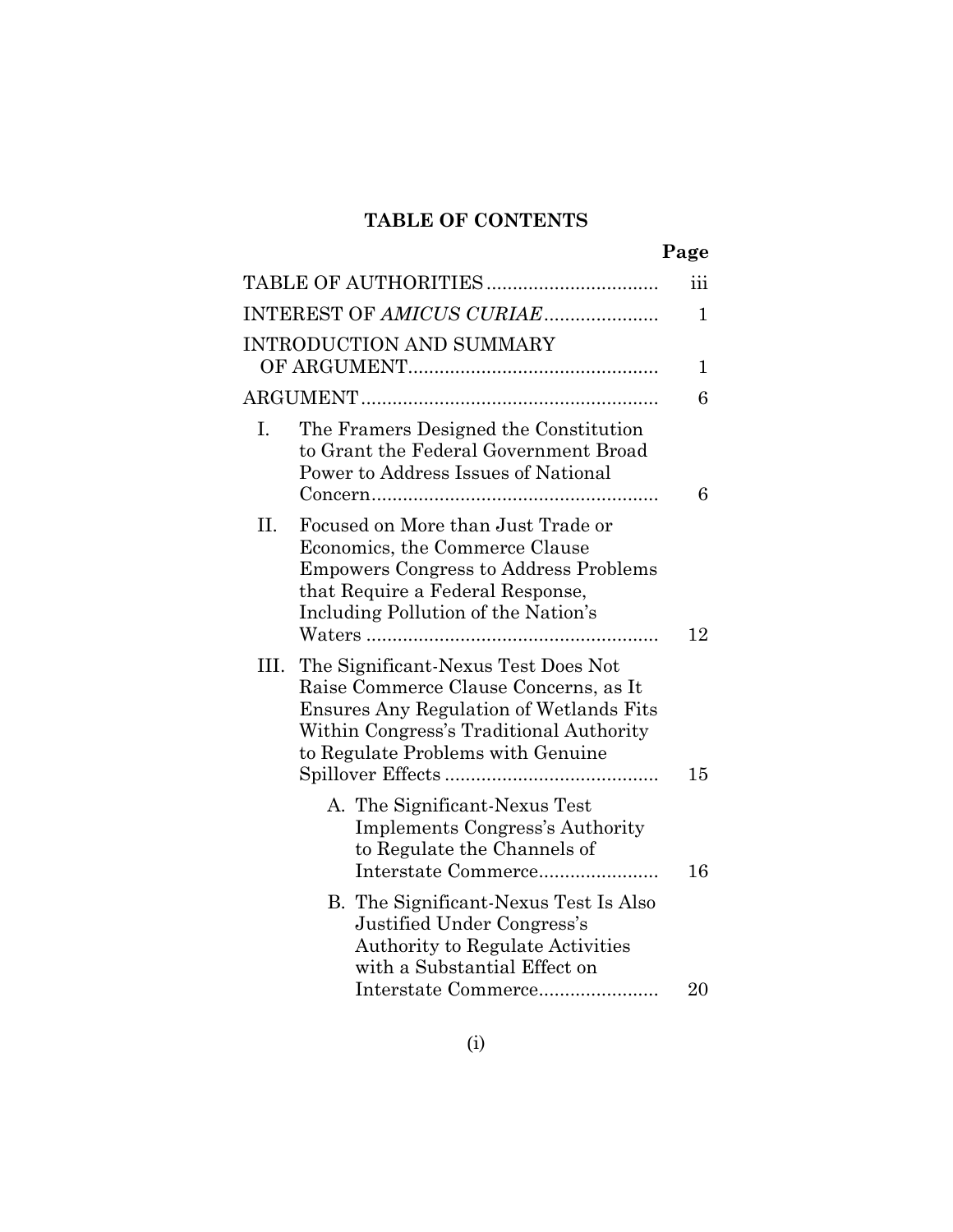| C. This Case Presents No Close |    |
|--------------------------------|----|
|                                |    |
|                                | 29 |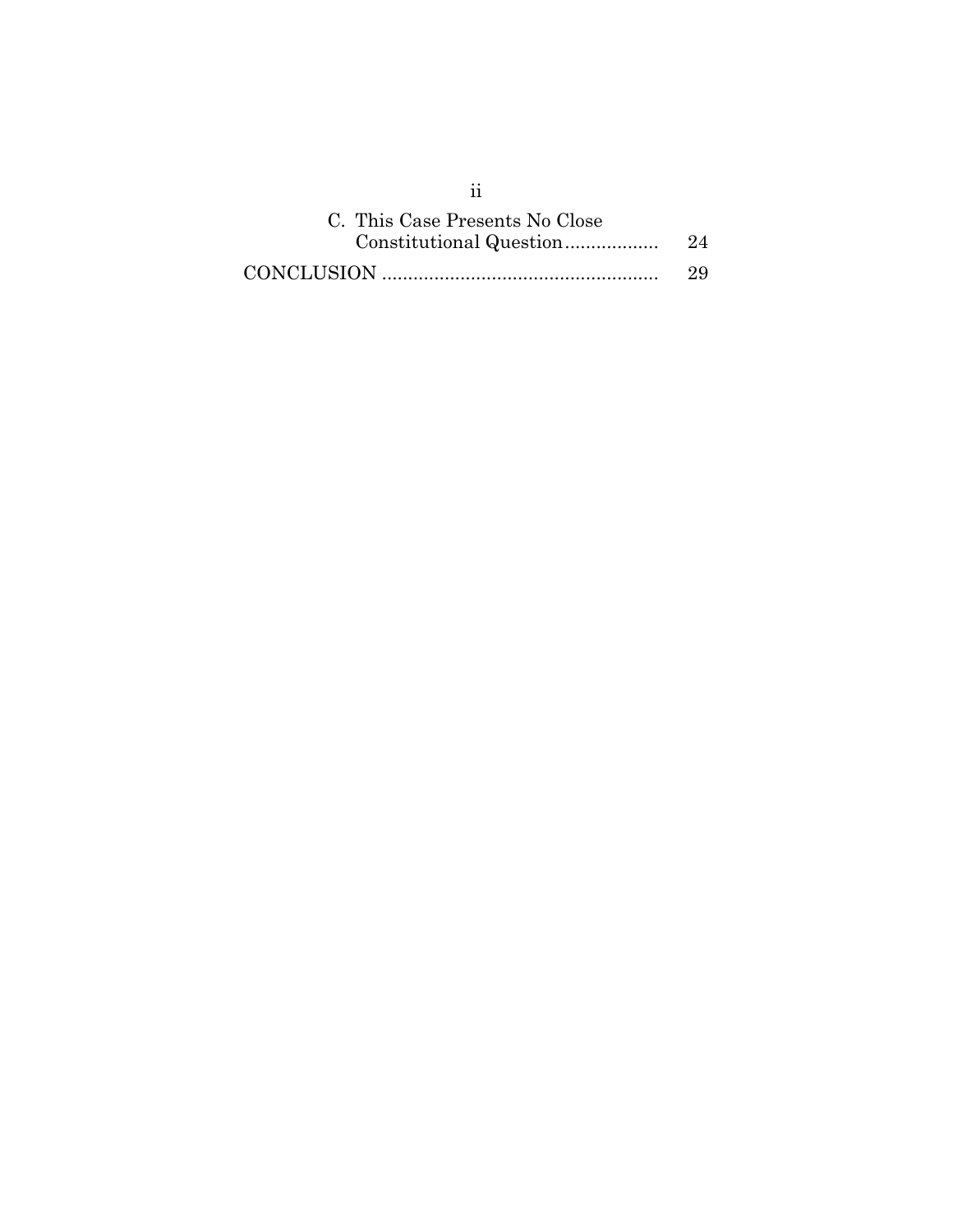## **TABLE OF AUTHORITIES**

## **Page(s)**

## Cases

| Almendarez-Torres v. United States,<br>24                                                      |
|------------------------------------------------------------------------------------------------|
| Arkansas v. Oklahoma,<br>27                                                                    |
| Caminetti v. United States,<br>22                                                              |
| Champion v. Ames (The Lottery Case),<br>22                                                     |
| Gibbons v. Ogden,                                                                              |
| Gonzalez v. Raich,                                                                             |
| Heart of Atlanta Motel, Inc. v. United<br>States,                                              |
| Hodel v. Va. Surface Mining &<br>Reclamation Ass'n Inc.,<br>452 U.S. 264 (1981) 13, 14, 26, 27 |
| Int'l Paper Co. v. Ouellette,<br>14                                                            |
| Kaiser Aetna v. United States,                                                                 |
| Katzenbach v. McClung,<br>26                                                                   |

iii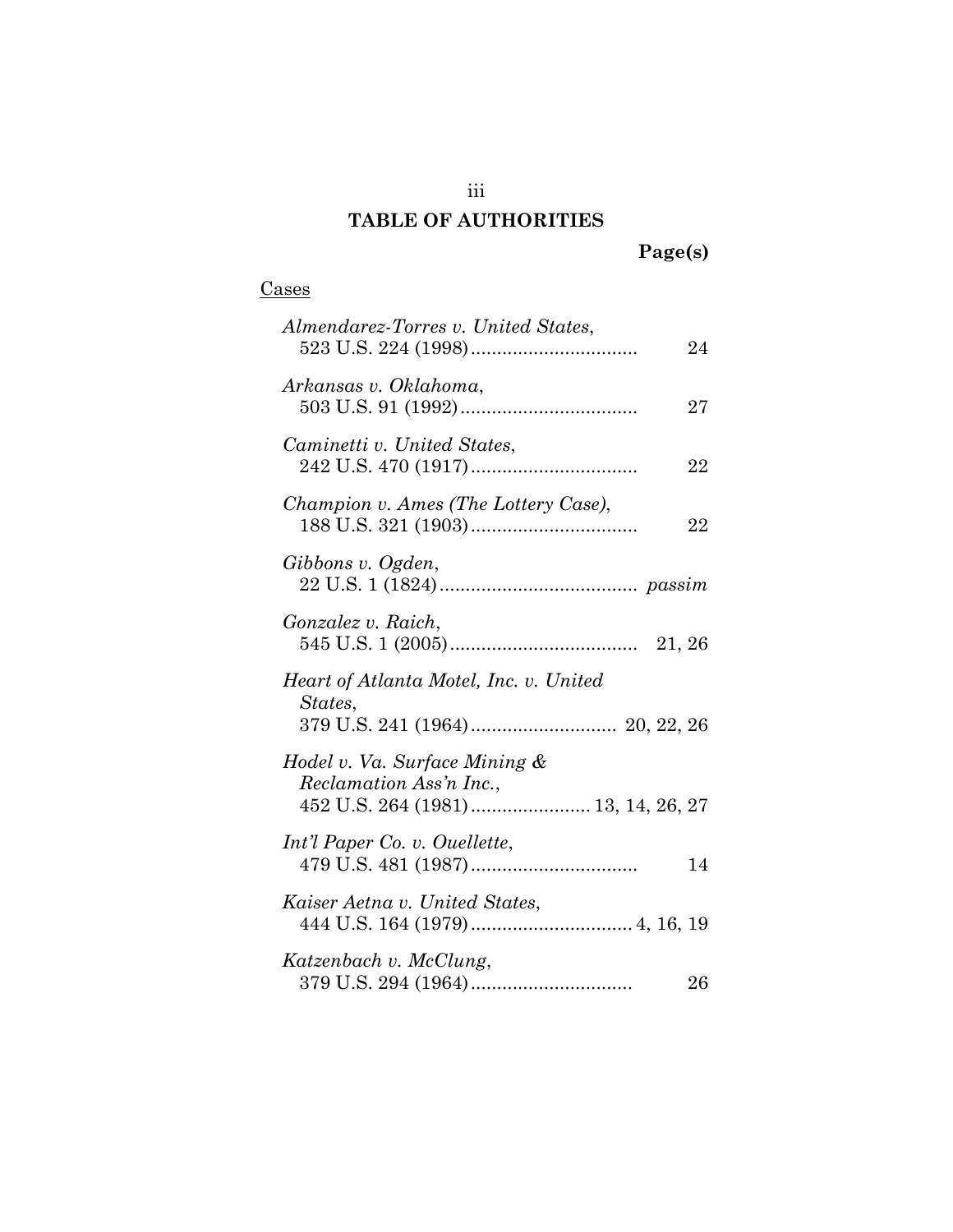| Page(s)                                                              |
|----------------------------------------------------------------------|
| Missouri v. Illinois,<br>14                                          |
| NFIB v. Sebelius,<br>28                                              |
| Oklahoma ex rel. Phillips v. Guy F.                                  |
| Atkinson Co.,<br>16, 17                                              |
| Perez v. United States,                                              |
| Pierce County v. Guillen,                                            |
| Rapanos v. United States,                                            |
| Seila Law LLC v. CFPB,<br>24                                         |
| Solid Waste Agency of N. Cook Cnty. v.<br>U.S. Army Corps of Eng'rs, |
| United States v. Appalachian Elec.<br>Power Co.,<br>4, 16            |
| United States v. E. C. Knight Co.,<br>28                             |
| United States v. Lopez,                                              |

iv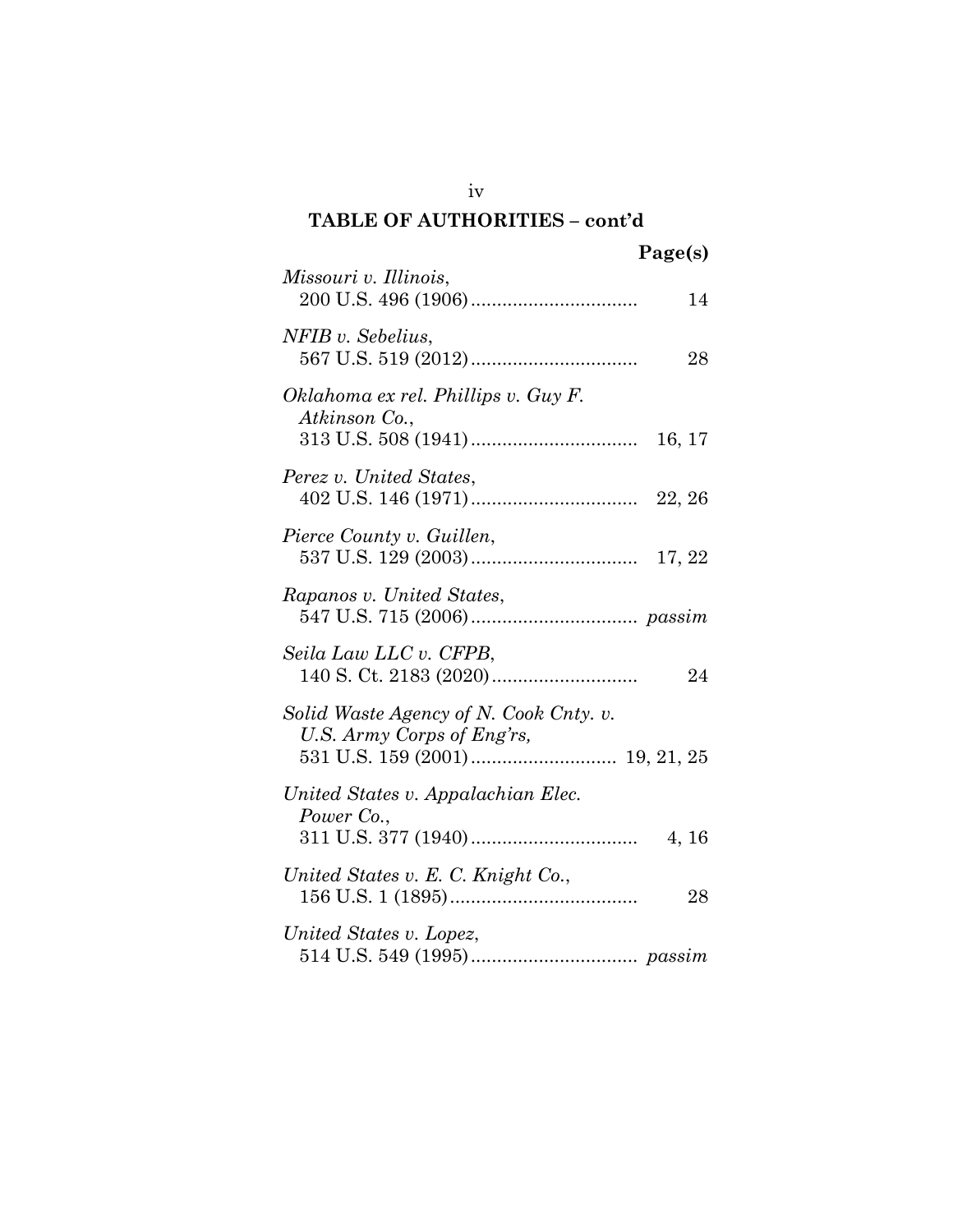|                                                      | Page(s) |    |
|------------------------------------------------------|---------|----|
| United States v. Morrison,                           |         | 15 |
| United States v. Rio Grande Dam &<br>Irrigation Co., |         | 16 |
| United States v. Riverside Bayview<br>Homes, Inc.,   |         |    |
| Wickard v. Filburn,                                  |         |    |

#### Statutes, Legislative Materials, and Constitutional **Provisions**

|                            | 16, 23 |
|----------------------------|--------|
|                            | 2, 24  |
|                            | 2      |
| S. Rep. No. 92-1236 (1972) | 24     |
|                            | 24     |
|                            |        |
|                            |        |

v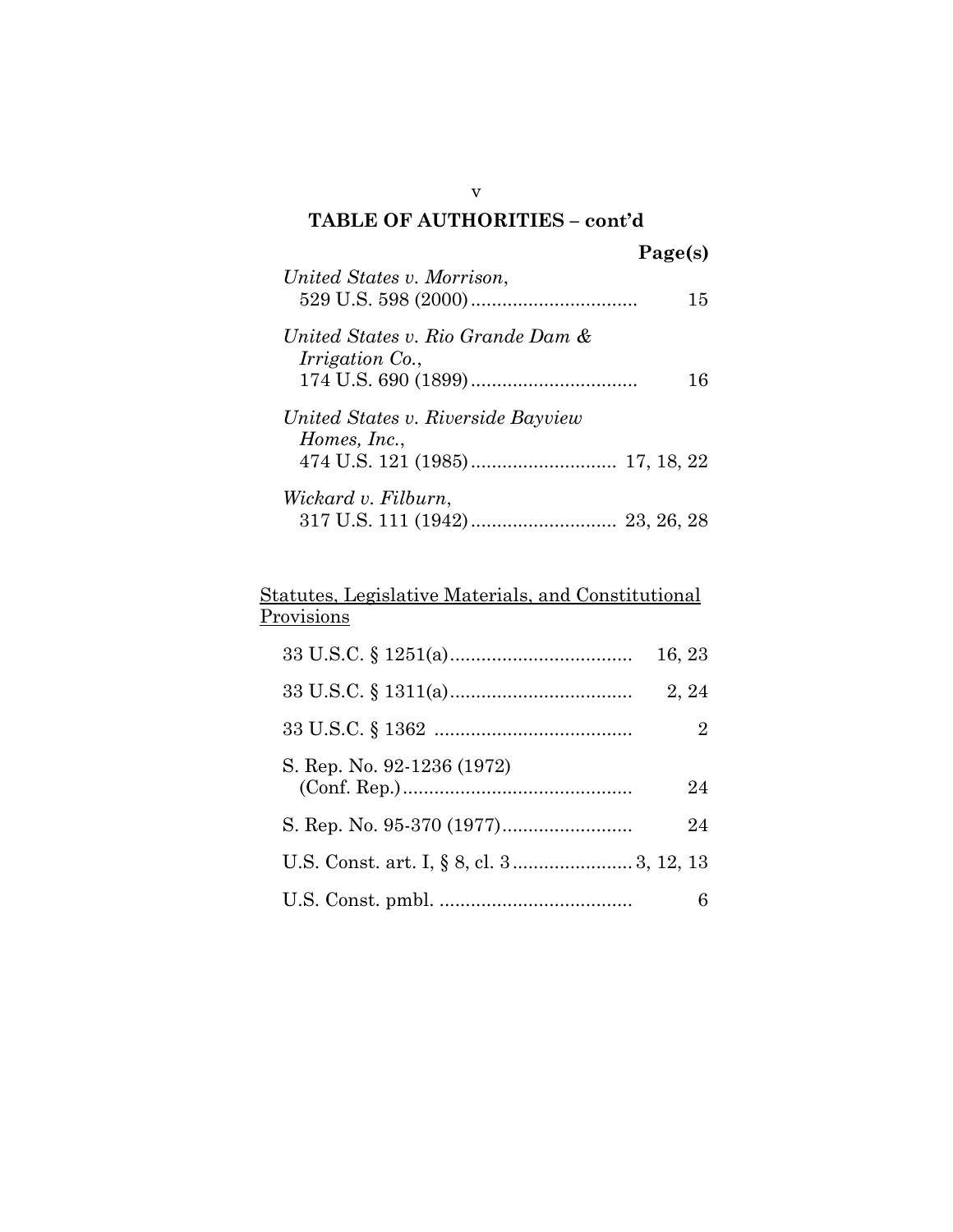## **Page(s)**

## **Other Authorities**

| Akhil Reed Amar, America's Constitution:<br>12                                                                                                     |
|----------------------------------------------------------------------------------------------------------------------------------------------------|
| Akhil Reed Amar, Of Sovereignty and<br>Federalism,<br>96 Yale L.J. 1425 (1987)<br>7                                                                |
| Arts. of Confed. of 1781, art. III<br>7                                                                                                            |
| Arts. of Confed. of 1781, art. V<br>7                                                                                                              |
| Jack M. Balkin, Commerce,                                                                                                                          |
| 1 Collected Works of James Wilson (Kermit<br>L. Hall & Mark David Hall eds.,<br>9                                                                  |
| Robert Cooter & Neil Siegel, Collective<br>Action Federalism,                                                                                      |
| 2 The Debates in the Several State Conven-<br>tions on the Adoption of the Federal Con-<br><i>stitution</i> (Jonathan Elliot ed., 2d ed.<br>10, 11 |
| Env't Prot. Agency, Pub. No. EPA-843-F-<br>01-002d, Threats to Wetlands (2001) 21, 22                                                              |
| Samuel Johnson, A Dictionary of the<br><i>English Language</i> (9th ed. 1790)<br>12                                                                |
| Letter from George Washington to the<br>7                                                                                                          |

vi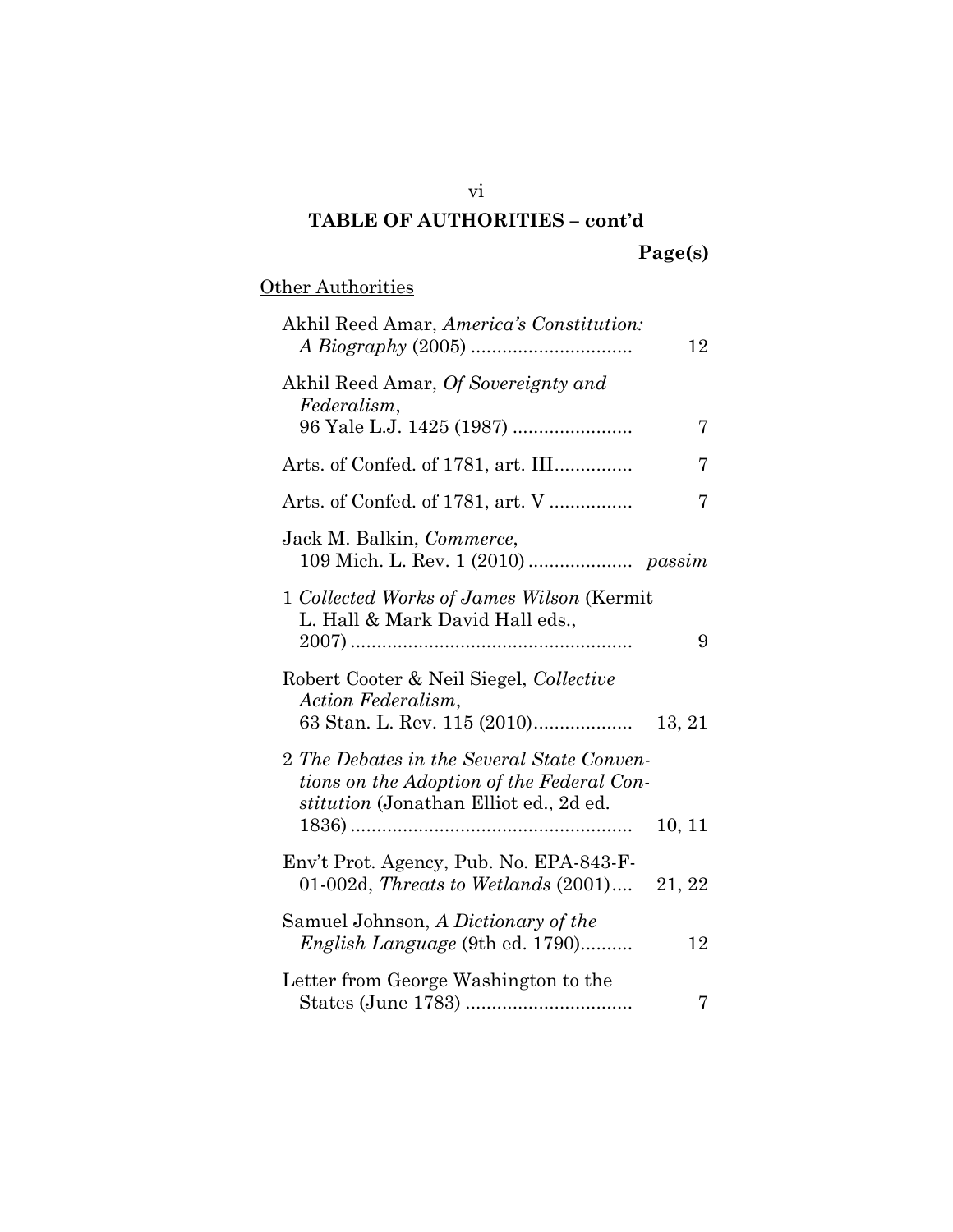|                                                                                      | Page(s) |
|--------------------------------------------------------------------------------------|---------|
| James Madison, Vices of the Political<br>System of the United States (Apr.           | 8       |
| John Mikhail, The Necessary and Proper<br>Clauses,                                   | 8, 11   |
| Richard Primus, The Limits of<br><i>Enumeration,</i>                                 | 11      |
| Jack N. Rakove, Original Meanings:<br>Politics and Ideas in the Making of the        | 10      |
| 1 The Records of the Federal Convention of<br>1787 (Max Farrand ed., rev. ed.        | 3       |
| 2 The Records of the Federal Convention of<br>1787 (Max Farrand ed., rev. ed.        |         |
| David S. Schwartz, A Question Perpetually<br>Arising,<br>59 Ariz. L. Rev. 583 (2017) | 9, 10   |
| Robert L. Stern, That Commerce Which<br>Concerns More States Than One, 47            |         |
| 1 Joseph Story, Commentaries on the<br>Constitution of the United States             | 7       |

vii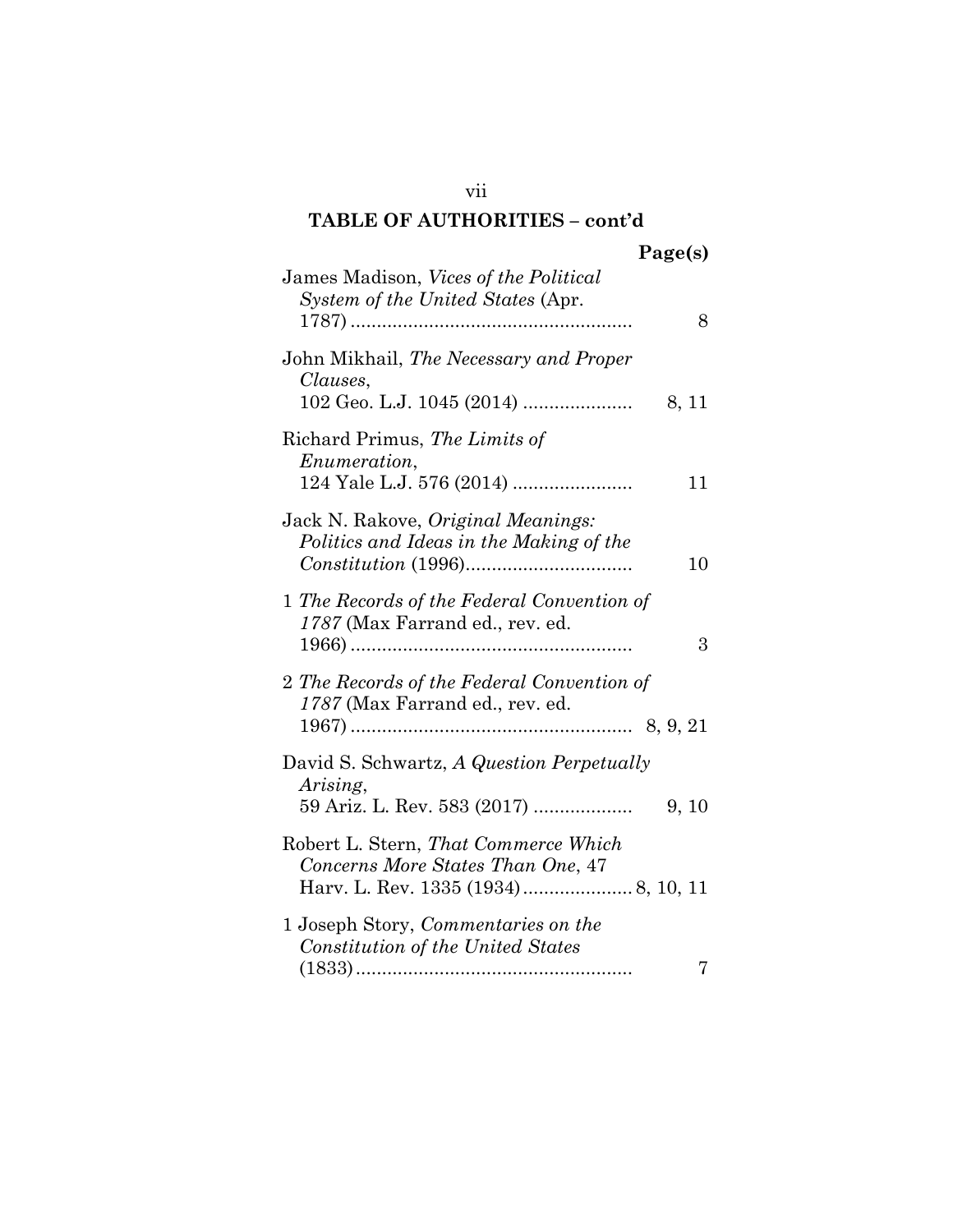## **Page(s)**

| James Wilson, <i>Considerations</i> on the Bank                         | 9 |
|-------------------------------------------------------------------------|---|
| 18 The Writings of George Washington<br>(John C. Fitzpatrick ed., 1937) |   |

viii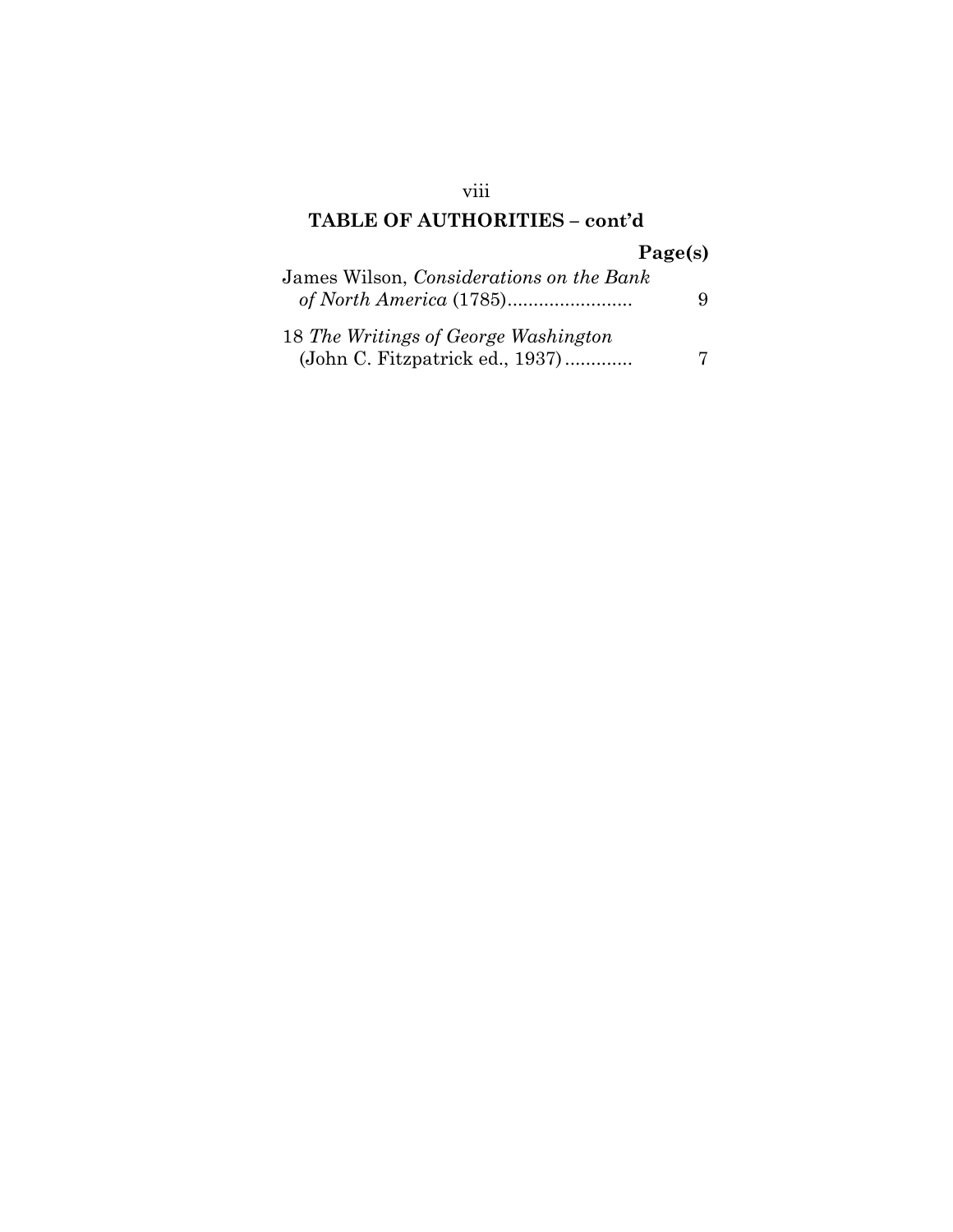#### **INTEREST OF** *AMICUS CURIAE***<sup>1</sup>**

Constitutional Accountability Center (CAC) is a think tank, public interest law firm, and action center dedicated to fulfilling the progressive promise of the Constitution's text and history. CAC works in our courts, through our government, and with legal scholars to improve understanding of the Constitution and preserve the rights and freedoms it guarantees. CAC has a strong interest in ensuring that the Constitution is interpreted in a manner consistent with its text and history and accordingly has an interest in this case.

### **INTRODUCTION AND SUMMARY OF ARGUMENT**

Two centuries ago, Chief Justice John Marshall cautioned that a "narrow construction" of Congress's authority to regulate interstate commerce would "cripple the government, and render it unequal to the object for which it is declared to be instituted." *Gibbons v. Ogden*, 22 U.S. 1, 188 (1824). Yet with no meaningful discussion of the text and history of the Commerce Clause—not even a citation to the language of the Clause itself—Petitioners assert that the test applied by the court below to ascertain the meaning of the term "navigable waters" in the Clean Water Act (CWA) raises "Commerce Clause issues" that merit invocation of the constitutional avoidance canon. Pet'rs Br. 47. Their *amici* go even further, urging that Congress is

<sup>&</sup>lt;sup>1</sup> The parties have consented to the filing of this brief. Under Rule 37.6 of the Rules of this Court, *amicus* states that no counsel for a party authored this brief in whole or in part, and no counsel or party made a monetary contribution intended to fund the preparation or submission of this brief. No person other than *amicus* or their counsel made a monetary contribution to its preparation or submission.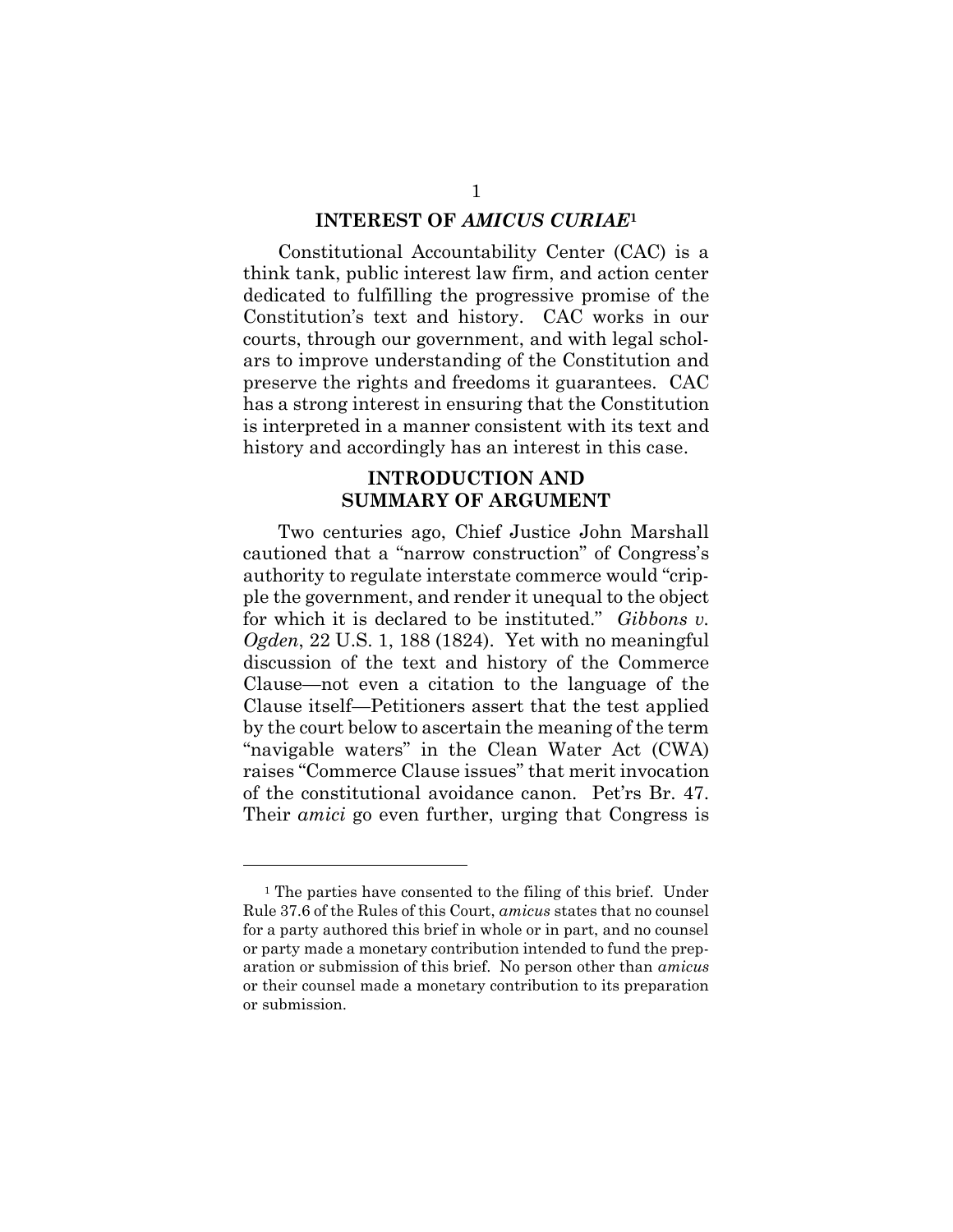powerless to regulate the destruction of wetlands like those on Petitioners' property, even though those wetlands have a significant nexus to traditional navigable waters and thus fall within the heartland of Congress's Commerce Clause authority. This Court should reject these arguments as unmoored from the text and history of the Commerce Clause and affirm the decision of the court below.

At issue in this case is the proper test for determining whether the wetlands on Petitioners' property constitute "navigable waters" under the CWA, which in turn, are defined as "waters of the United States," 33 U.S.C. § 1362(7). If Petitioners' wetlands constitute "waters of the United States," then without an appropriate permit, they may not "discharge . . . any pollutant," *id.* § 1311(a), including "dredged spoil," "rock," or "sand," *id.* § 1362(6), onto their property to fill the wetlands and render them capable of being built upon.

The court below applied the test set forth by Justice Kennedy in his concurring opinion in *Rapanos v. United States*, 547 U.S. 715 (2006), to hold that Petitioners' property constitutes "waters of the United States." Pet. App'x 32-36. Specifically, the court concluded that Petitioners' wetlands "have a significant nexus to Priest Lake, a traditional navigable water," and thus fall within the federal government's jurisdiction. *Id.* at 33; *see Rapanos*, 547 U.S. at 759-760 (Kennedy, J., concurring in the judgment) (wetlands that "possess a 'significant nexus' to waters that are or were navigable in fact or that could reasonably be so made" constitute "waters of the United States").

There is no reason for this Court to question the constitutionality of the CWA as interpreted in this way. As the text and history of the Commerce Clause make clear, regulation of wetlands with a "significant nexus" to traditional navigable waters fall squarely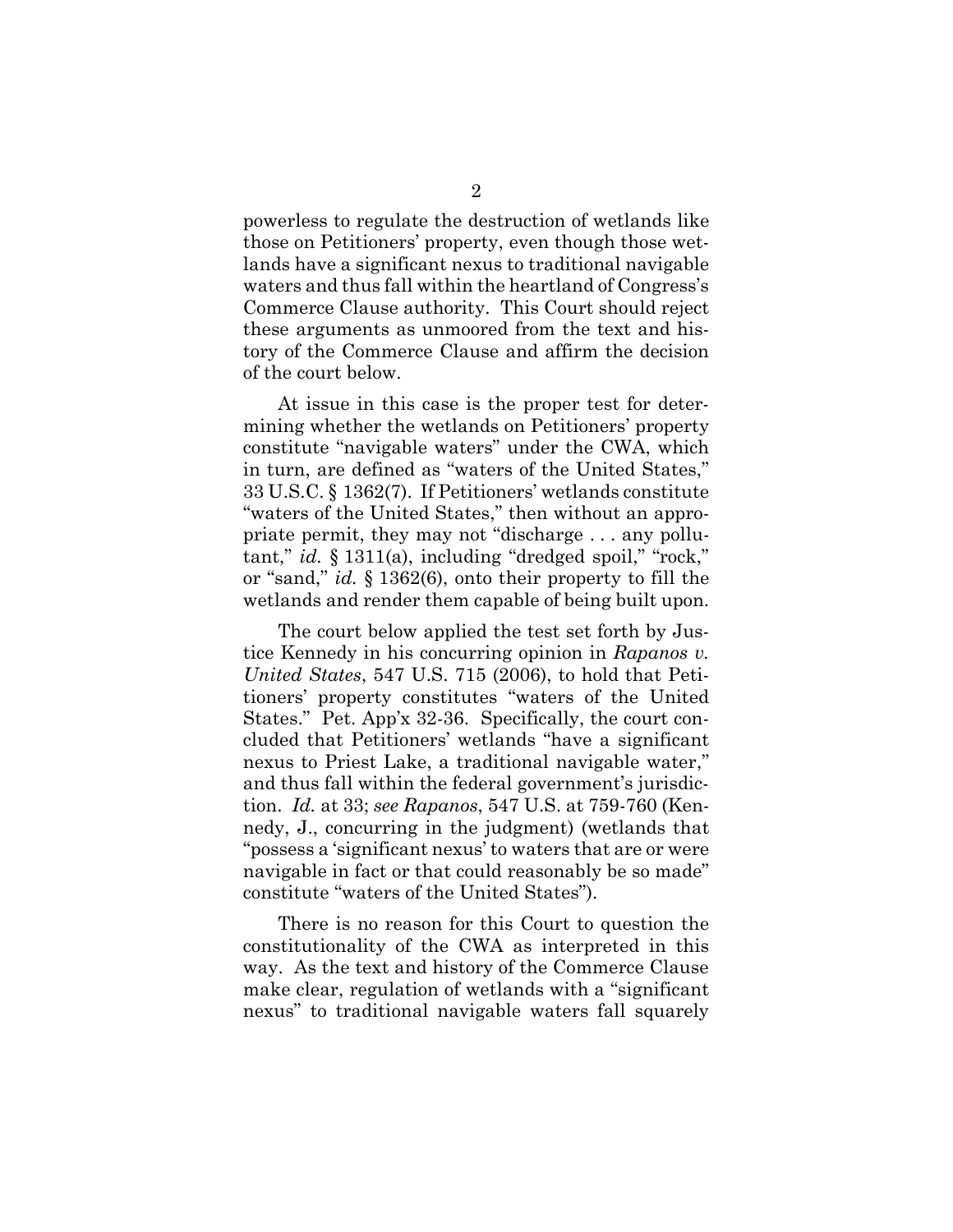within Congress's power to regulate the "channels of interstate commerce," as well as its power to regulate "activities that substantially affect interstate commerce." *United States v. Lopez*, 514 U.S. 549, 558-59 (1995).

When the Framers gathered in Philadelphia to draft the Constitution, they were living under a central government that had proved incapable of addressing issues of national concern. With this experience fresh in their minds, delegates to the Constitutional Convention voted overwhelmingly in favor of the Virginia Plan as a blueprint for our nation's charter, creating a robust and empowered federal government. 1 *The Records of the Federal Convention of 1787* at 313 (Max Farrand ed., rev. ed. 1966) [hereinafter *Federal Convention Records*]. The centerpiece of the Virginia Plan was Resolution VI which, as tweaked by Gunning Bedford, declared that Congress should have authority "to legislate in all Cases for the general Interests of the Union, and also in those Cases to which the States are separately incompetent, or in which the Harmony of the United States may be interrupted by the Exercise of individual Legislation." 2 *id.* at 131-32.

Tasked with translating the principle of this Resolution into specific but non-exhaustive provisions, the Committee of Detail wrote Article I to grant Congress the sweeping power to, among other things, "regulate Commerce with foreign Nations, and among the several States, and with the Indian Tribes." U.S. Const. art. I, § 8, cl. 3. As used in this Clause, the word "commerce" meant more than economic activity or trade it carried a broader meaning encompassing "interactions, exchanges, interrelated activities, and movements back and forth, including, for example, travel, social connection, or conversation." Jack M. Balkin, *Commerce*, 109 Mich. L. Rev. 1, 15-16 (2010); *see*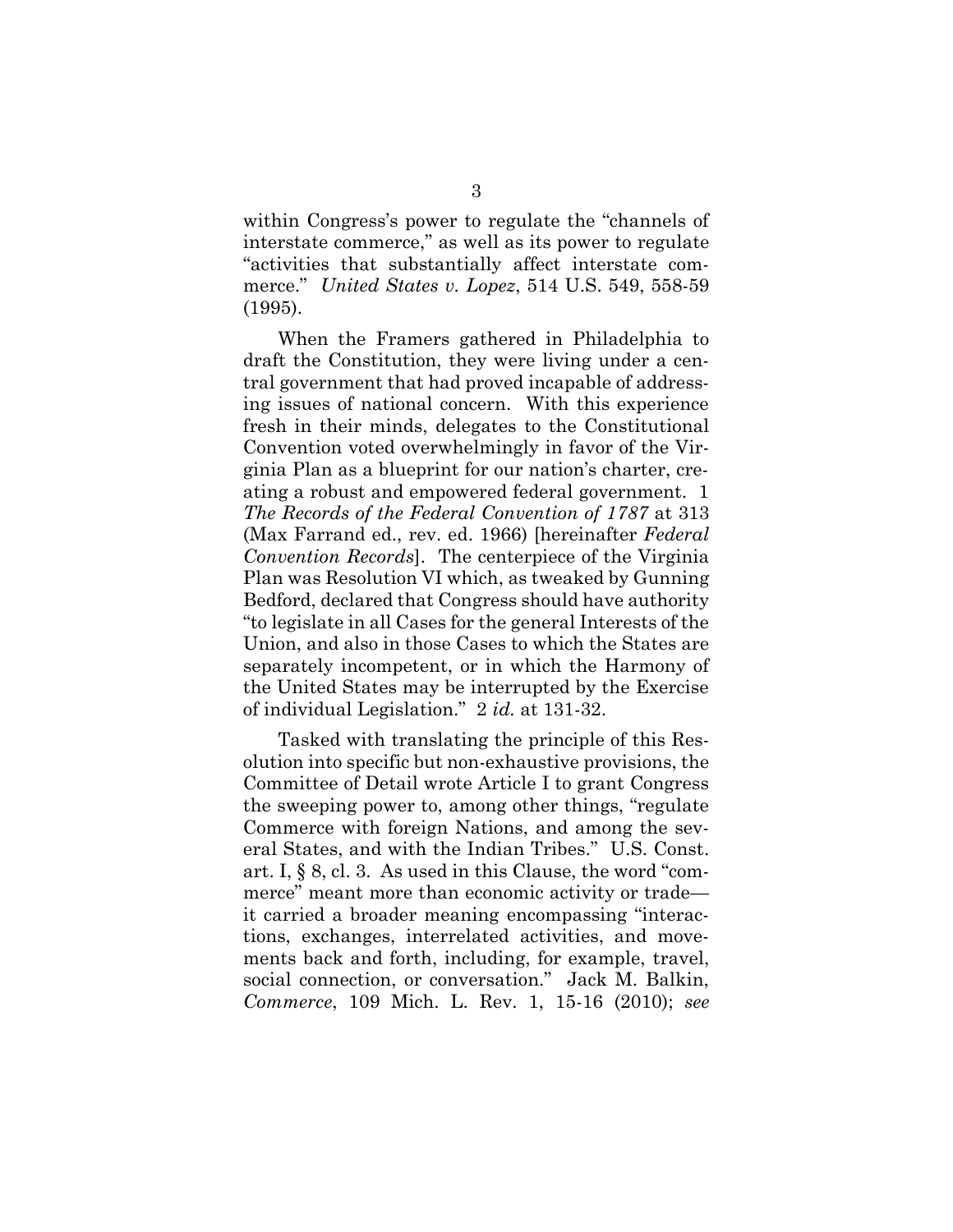*Gibbons*, 22 U.S. at 189 ("Commerce, undoubtedly, is traffic, but it is something more: it is intercourse."). And when the Framers invoked the phrase "among the several states," they meant "intermingled with"—that is, "commerce which concerns more States than one." *Id.* at 194. In this manner, the Commerce Clause targets for federal regulation those activities, including ones occurring within a single state, that have an impact on multiple states or the nation as a whole, such as those producing spillover effects or collective action problems. The destruction of "waters of the United States," including wetlands with a "significant nexus" to traditional navigable waters, is the quintessential example of such a problem.

Drawing on this text and history, this Court has held that Congress may regulate, among other things, "the use of the channels of interstate commerce" and "those activities that substantially affect interstate commerce." *Lopez*, 514 U.S. at 558-59. Regulation of the destruction of wetlands with a significant nexus to traditional navigable waters falls squarely within both categories. *Id.* at 559.

To start, as this Court has recognized, Congress has "extensive authority over this Nation's waters" as channels of interstate commerce. *Kaiser Aetna v. United States*, 444 U.S. 164, 173 (1979). Indeed, Petitioners concede that since at least the late nineteenth century, this Court has held that Congress has the authority to regulate non-navigable waters when doing so is necessary to achieve meaningful oversight of the channels of interstate commerce. Pet'rs Br. 35; *see United States v. Appalachian Elec. Power Co.*, 311 U.S. 377, 426 (1940) ("it cannot properly be said that the constitutional power of the United States over its waters is limited to control for navigation").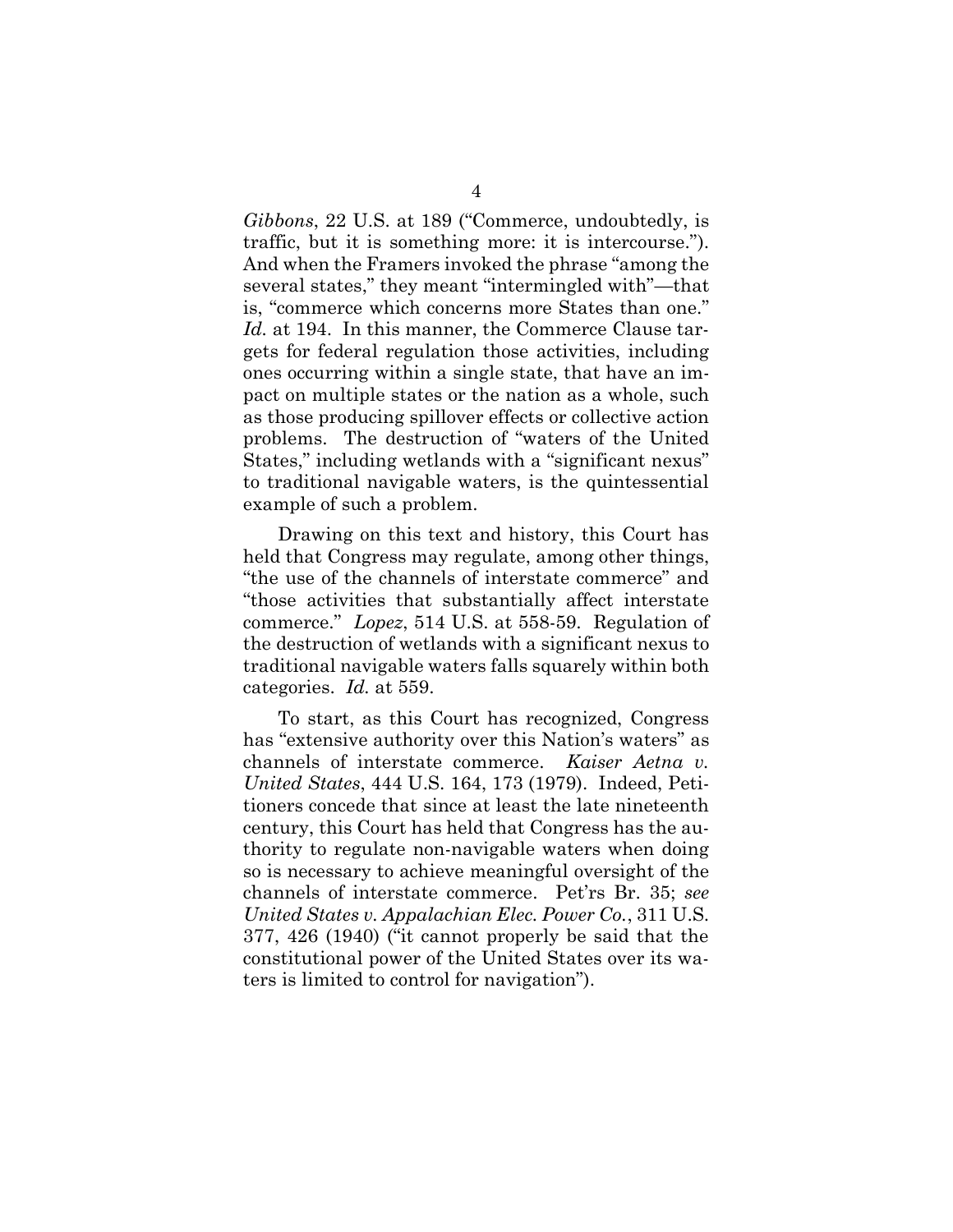Such is the case for regulation of those wetlands with a significant nexus to traditional navigable waters. Justice Kennedy's test itself, by instructing that the significant-nexus requirement is met only "if the wetlands, either alone or in combination with similarly situated lands in the region, significantly affect the chemical, physical, and biological integrity of other covered waters more readily understood as 'navigable,'" *Rapanos*, 547 U.S*.* at 780 (Kennedy, J., concurring in the judgment), necessarily ensures that the CWA only permits regulations of those wetlands that fit within Congress's traditional channels-of-commerce authority. This Court could end its analysis there.

But this Court could also conclude that the CWA, as construed by Justice Kennedy's *Rapanos* opinion, targets the regulation of activities that substantially affect interstate commerce because the destruction of wetlands with a significant nexus to the *channels* of interstate commerce can impair the ability of those channels to support interstate commerce by rendering them unfishable, unable to support commercial recreation, or otherwise unfit for meaningful commercial activity. Here, for instance, if Petitioners were to dredge and fill the wetlands on their property, those wetlands would no longer provide important filtering functions that help preserve the integrity of Priest Lake as a channel of interstate commerce that supports "substantial commerce including boat rentals, fishing guides, public campgrounds and boat ramps, and private marinas." J.A. 34-35 (EPA ecologist's site inspection report). Thus, by permitting federal regulation of the destruction of wetlands with a significant nexus to the channels of interstate commerce, Justice Kennedy's test targets "activities that substantially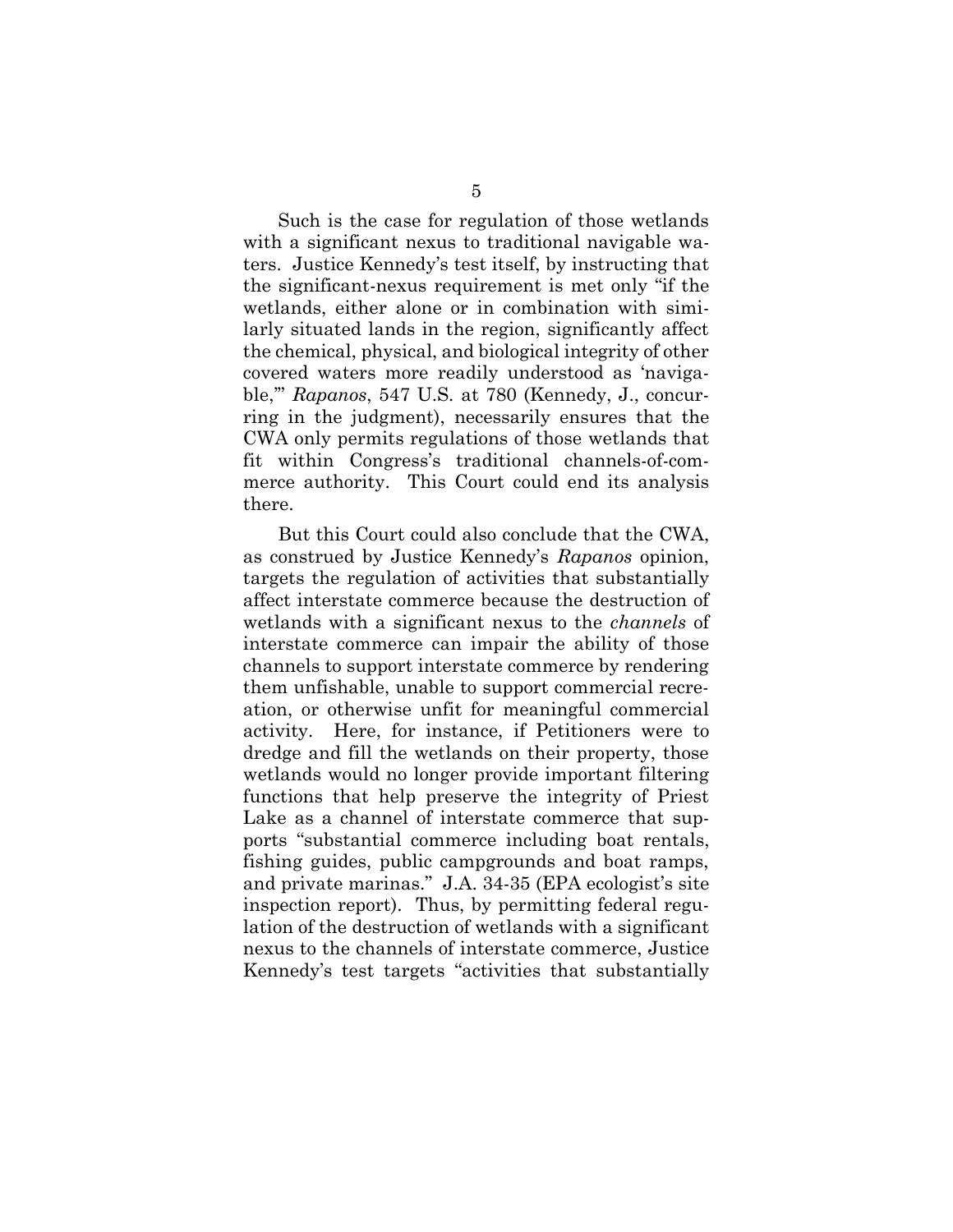affect interstate commerce," *Lopez*, 514 U.S. at 559, as well.

Petitioners and their *amici* raise a slew of other arguments in support of their position that this Court should choose their atextual multistep test over the straightforward significant-nexus test. But all are without merit. To accept those arguments would not just require this Court to overrule its longstanding CWA precedents and rewrite the well-established significant-nexus test from *Rapanos*; it would also require this Court to ignore the text and history of the Commerce Clause and adopt an artificially narrow and ahistorical construction of Congress's power to regulate in the national interest.

Put simply, under the text and history of the Commerce Clause, as well as modern precedent, there is no question that Congress has the authority to regulate wetlands with a significant nexus to traditional navigable waters. Thus, this Court should reject Petitioners' invocation of the constitutional avoidance canon and affirm the decision of the court below.

### **ARGUMENT**

### **I. The Framers Designed the Constitution to Grant the Federal Government Broad Power to Address Issues of National Concern.**

The Framers drafted the Constitution "in Order to form a more perfect Union," U.S. Const. pmbl.—more perfect, that is, than the flawed Articles of Confederation that deprived the central government of sufficient power to do its job. The result was a federalist system that gives Congress the power to act in circumstances in which a national approach is necessary or preferable, while reserving a primary role for the states in matters of purely intrastate concern.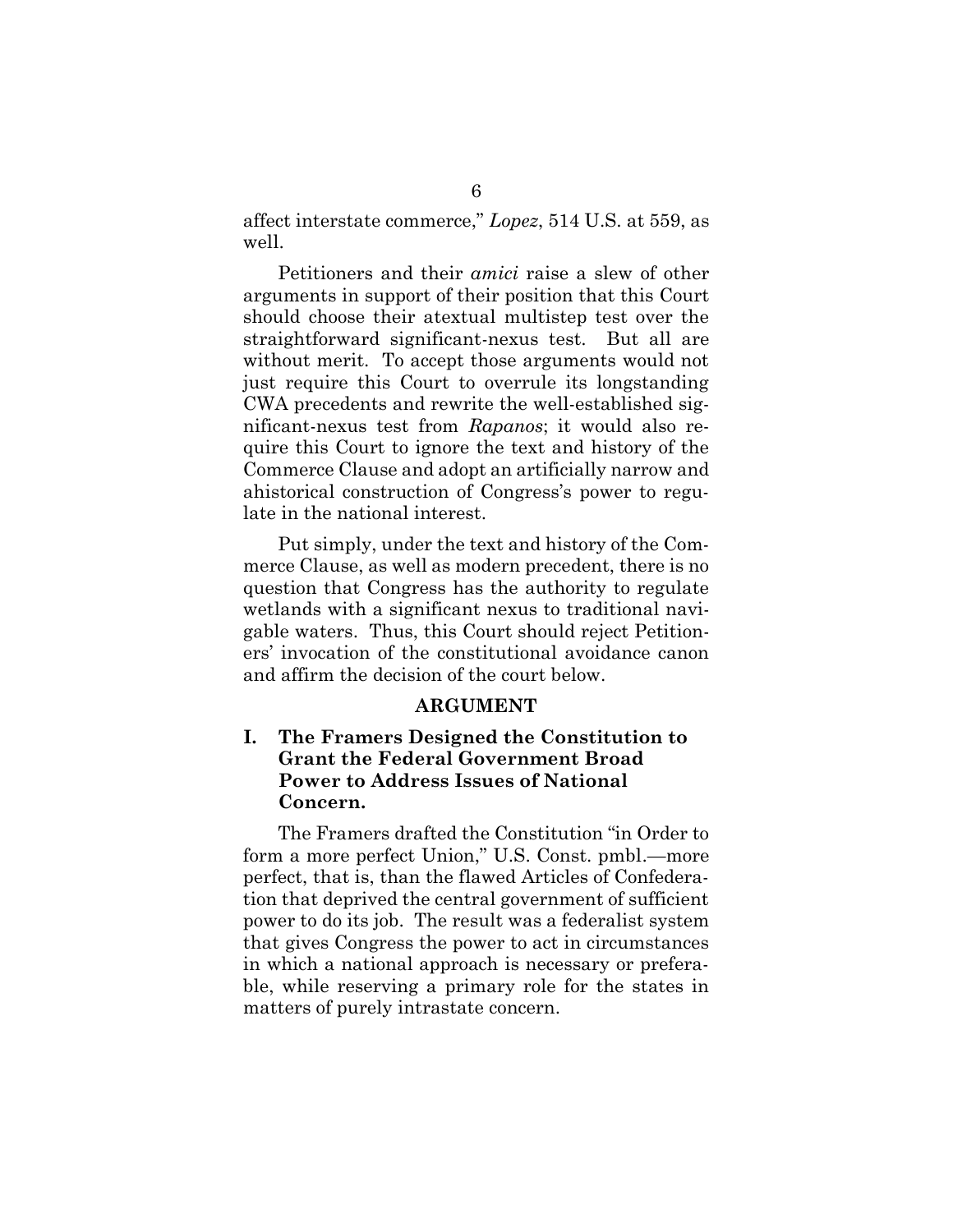By the time the Framers began drafting the Constitution in 1787, they had spent years under the defective Articles of Confederation. Those Articles, adopted by the Second Continental Congress in 1777 and ratified in 1781, established a confederacy built upon a mere "firm league of friendship" between thirteen independent states, Arts. of Confed. of 1781, art. III, with Congress as the single branch of national government, *id.* art. V. Although the Articles of Confederation delegated certain discrete powers to Congress, they gave the national government no means to execute its powers. *See* 1 Joseph Story, *Commentaries on the Constitution of the United States* § 246 (1833) (Congress could "declare everything, but do nothing"). For example, Congress could not directly tax individuals or legislate upon them; it had no express power to make laws that would be binding in state courts and no general power to establish national courts; and it could raise money only by "requisitioning" contributions from the states. Akhil Reed Amar, *Of Sovereignty and Federalism*, 96 Yale L.J. 1425, 1447 (1987).

This scheme created such an ineffective central government that it nearly cost Americans victory in the Revolutionary War. In the midst of several American setbacks during the war, George Washington lamented that "unless Congress speaks in a more decisive tone; unless they are vested with powers by the several States competent to the great purposes of War . . . our Cause is lost." 18 *The Writings of George Washington* 453 (John C. Fitzpatrick ed., 1937) (Letter to Joseph Jones, May 31, 1780). Thus, as the war approached its end, he announced in a circular sent to state governments that it was "indispensible to [their] happiness" that "there should be lodged somewhere, a supreme power to regulate and govern the general concerns of the confederated Republic, without which the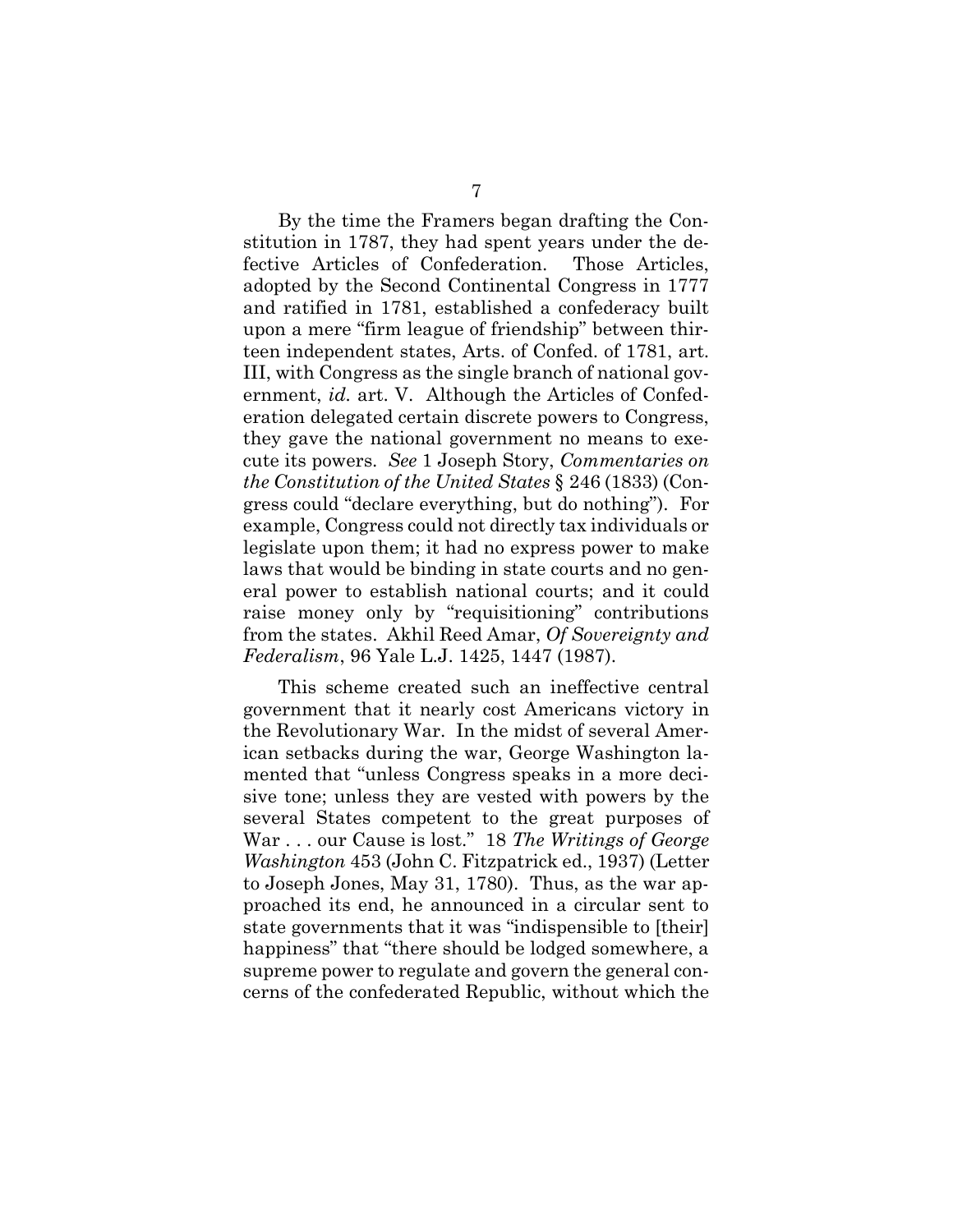Union cannot be of long duration." Letter from George Washington to the States (June 1783), https://founders.archives.gov/documents/Washington/99-01-02- 11404.

The delegates to the Constitutional Convention shared Washington's conviction that the Constitution must establish a federal government with sufficient powers to enable it to function effectively. *See, e.g.*, James Madison, *Vices of the Political System of the United States* (Apr. 1787), https://founders.archives.gov/documents/Madison/01-09-02-0187 (identifying a key shortcoming under the Articles as "want of concert in matters where common interest requires it," a "defect" that was "strongly illustrated in the state of our commercial affairs"). In considering how to grant such power to the national government, the delegates crafted an instructional resolution directed to the Convention's drafting committee, the Committee of Detail, on how to articulate the powers of Congress. They based these instructions on Resolution VI of the Virginia Plan, which declared "that the National Legislature ought to be [e]mpowered to enjoy the Legislative Rights vested in the Congress by the Confederation & moreover to legislate in all cases to which the separate states are incompetent, or in which the harmony of the United States may be interrupted by the exercise of individual Legislation." 2 *Federal Convention Records*, *supra*, at 131-32. The delegates overwhelmingly approved the Virginia Plan and rejected the alternative New Jersey Plan, which proposed a much weaker national government. Robert L. Stern, *That Commerce Which Concerns More States Than One*, 47 Harv. L. Rev. 1335, 1339 (1934).

The most likely author of Resolution VI was James Wilson, widely regarded as one of the most skilled and accomplished lawyers at the Convention. John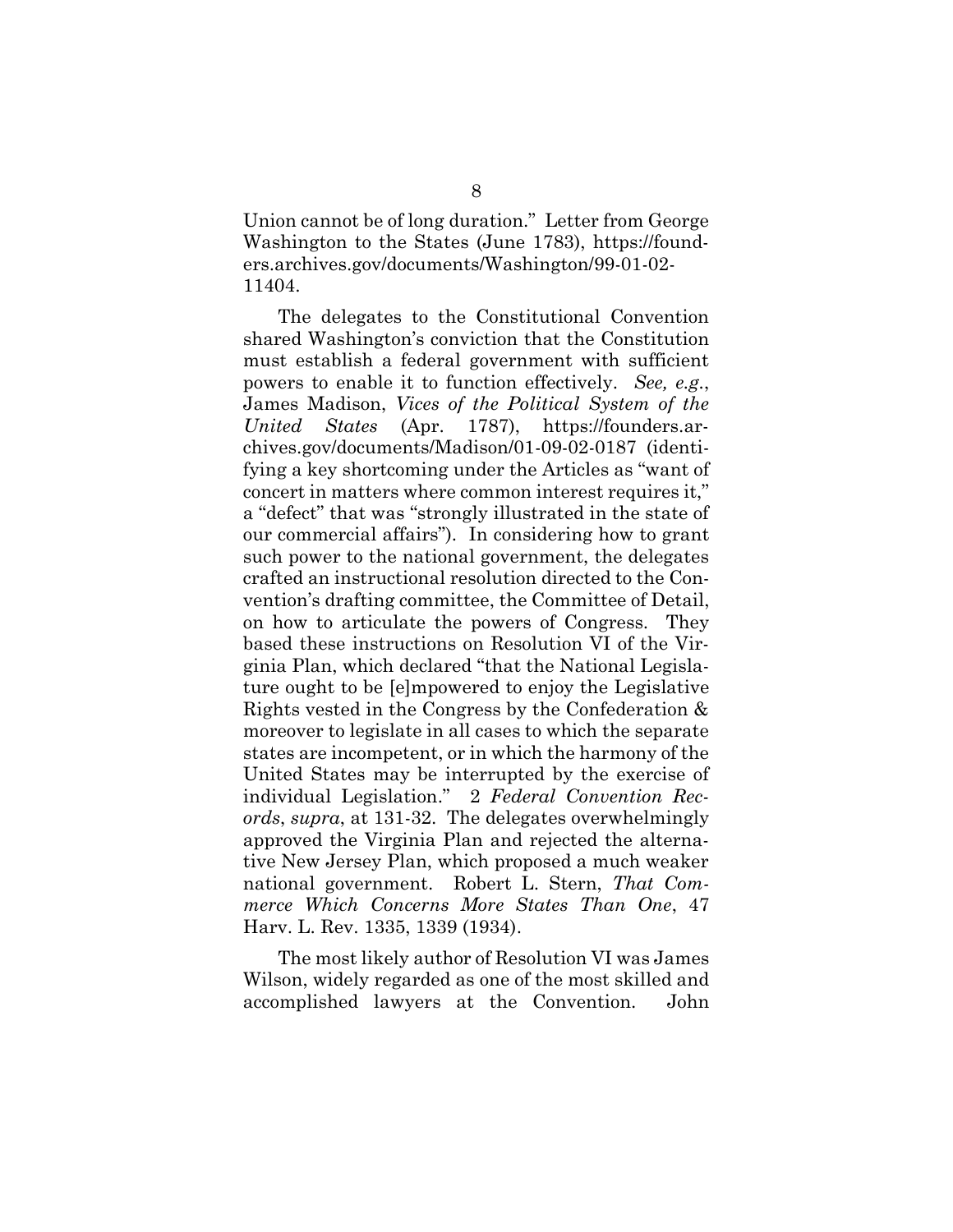Mikhail, *The Necessary and Proper Clauses*, 102 Geo. L.J. 1045, 1071-72 (2014). The concept of a "national power for national purposes," *id.* at 1074, embodied in Resolution VI, closely aligns with Wilson's 1785 essay, *Considerations on the Bank of North America*, in which he presented arguments in favor of a national bank and "offered a vision of the powers of the national government that foreshadowed the new Constitution drafted two years later," 1 *Collected Works of James Wilson* xix (Kermit L. Hall & Mark David Hall eds., 2007)*.* In that essay, Wilson explained that "[t]he United States have general rights, general powers, and general obligations, not derived from any particular states, nor from all the particular states, taken separately; but resulting from the union of the whole." James Wilson, *Considerations on the Bank of North America* (1785), *reprinted in id.* at 66. Because some "powers" and "obligations" "result[ed] from the union of the whole," it followed that "[w]henever an object occurs to the direction of which no particular state is competent, the management of it must, of necessity, belong to the United States in congress assembled." *Id.*

Before the delegates passed their resolution along to the drafting committee, Gunning Bedford of Delaware made an important tweak to Wilson's original Resolution VI, which further emphasized Congress's power to legislate in the natural interest. David S. Schwartz, *A Question Perpetually Arising*, 59 Ariz. L. Rev. 583, 603-605 (2017). Bedford added the language emphasized below:

[T]hat the National Legislature ought to be [e]mpowered to enjoy the Legislative Rights vested in Congress by the Confederation, and moreover to legislate in all cases *for the general interests of the Union, and also in those* to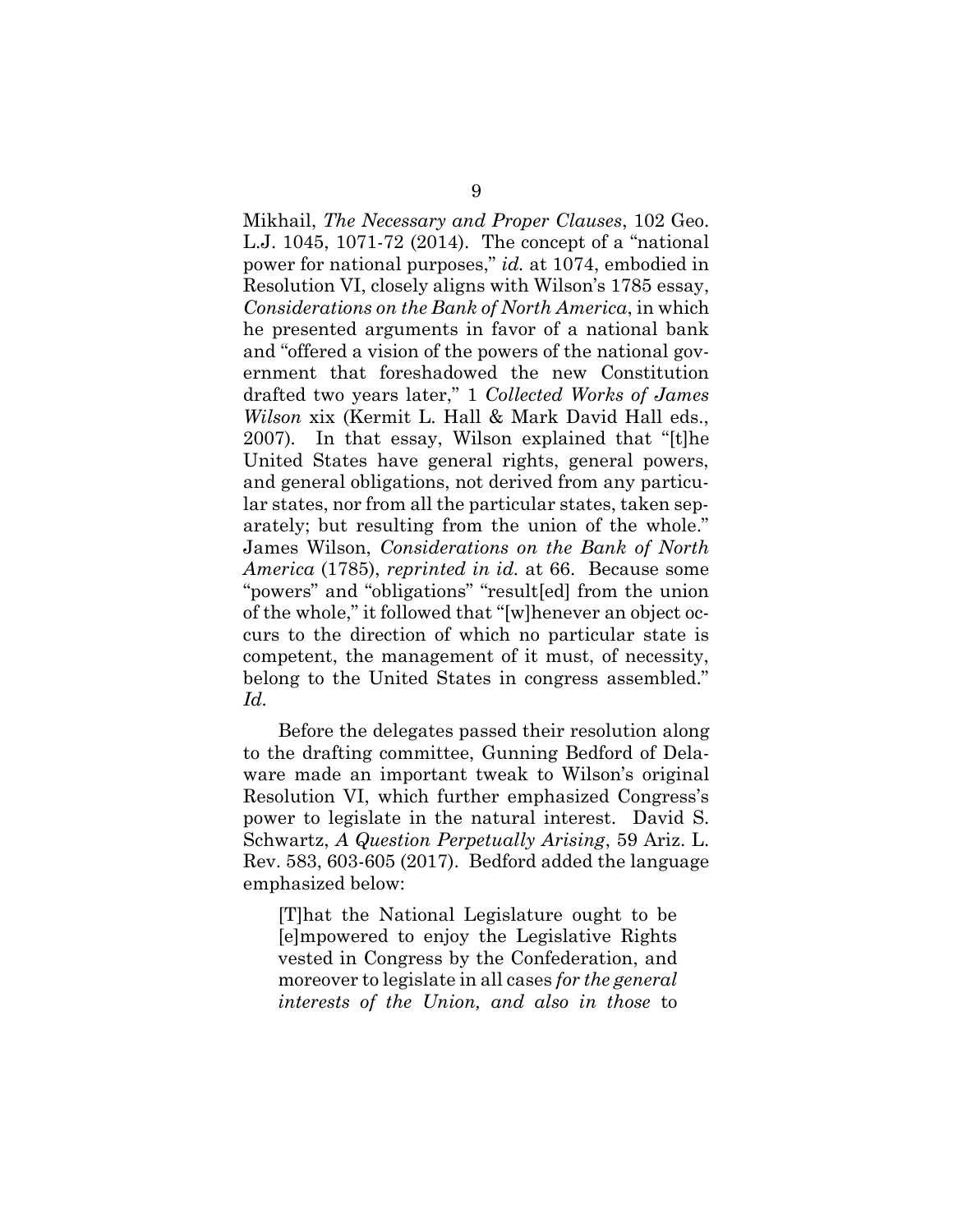which the States are separately incompetent, or in which the harmony of the United States may be interrupted by the exercise of individual Legislation.

2 *Federal Convention Records*, *supra*, at 21 (emphasis added); *see* Schwartz, *supra*, at 603-04. The Framers approved the Bedford Resolution by a vote of eight to two, Stern, *supra*, at 1339, adopting it as a guiding constitutional principle.

Once the Bedford Resolution's language was finalized, the delegates passed it along to the Committee of Detail, led by Wilson, to transform this general principle into an enumerated list of powers in Article I of the Constitution. The process of translating the Resolution into enumerated powers was "an effort to identify particular areas of governance where there were 'general Interests of the Union,' where the states were 'separately incompetent,' or where state legislation could disrupt the national 'Harmony.'" Jack N. Rakove, *Original Meanings: Politics and Ideas in the Making of the Constitution* 178 (1996). The enumerated powers, in other words, were intended to capture the idea that "whatever object of government extends, in its operation or effects, beyond the bounds of a particular state, should be considered as belonging to the government of the United States." 2 *The Debates in the Several State Conventions on the Adoption of the Federal Constitution* 424 (Jonathan Elliot ed., 2d ed. 1836) [hereinafter *Elliot's Debates*] (statement of James Wilson).

Critically, the enumeration of powers was not intended to *displace* the fundamental principle of the Bedford Resolution that Congress should have the ability to legislate in matters of national concern; rather, it was meant to *implement* that principle. Schwartz, *supra*, at 604; *see* Balkin, *supra*, at 11 (although the Resolution does not appear in the final text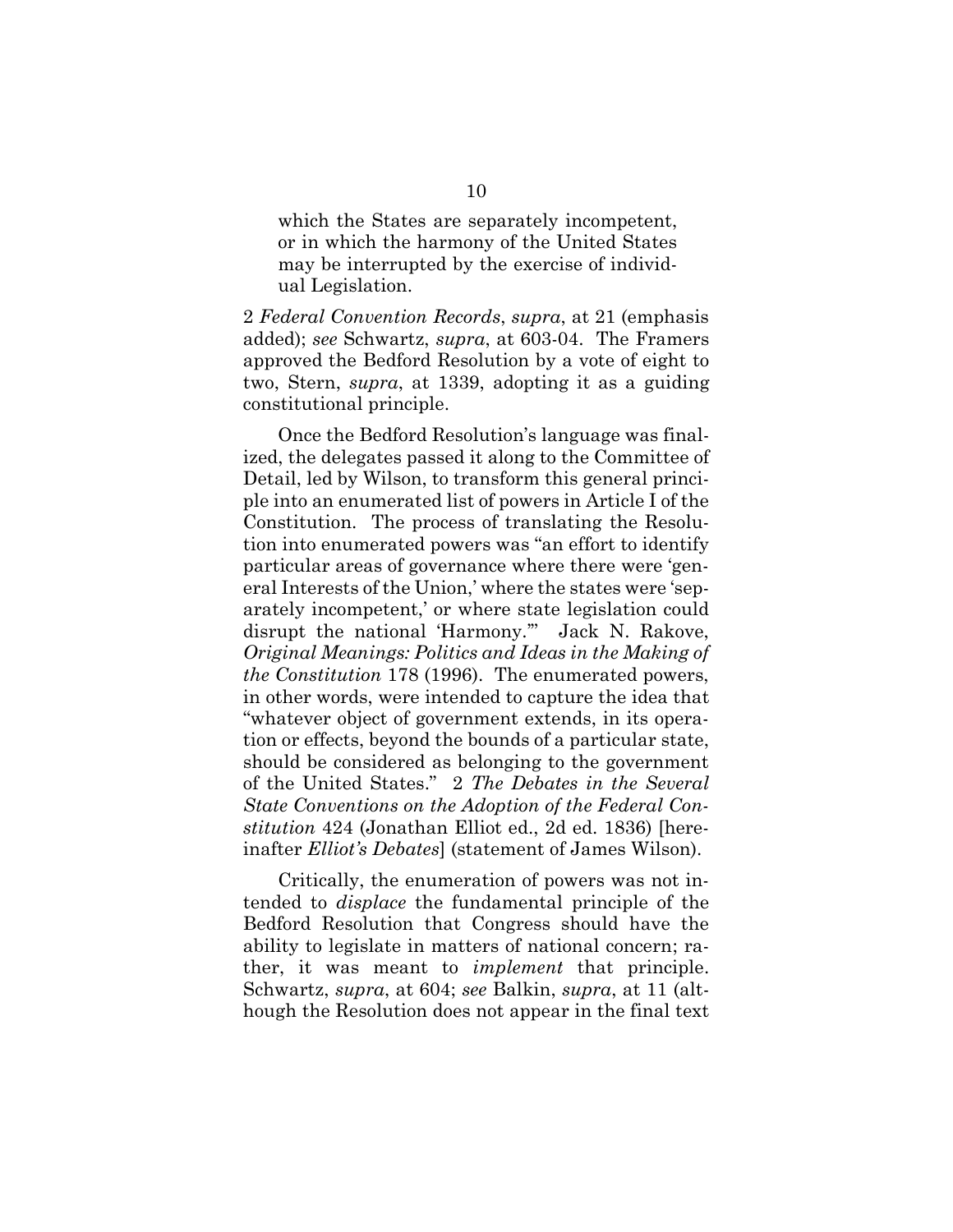of the Constitution, it "was the *animating purpose* of the list of enumerated powers that appeared in the final draft, and it was the key explanation that Framer James Wilson offered to the public when he defended the proposed Constitution at the Pennsylvania Ratifying Convention"). As Wilson put it, "though th[e] principle [of the Bedford Resolution] be sound and satisfactory, its application to particular cases would be accompanied with much difficulty, because, in its application, room must be allowed for great discretionary latitude of construction of the principle." 2 *Elliot's Debates*, *supra*, at 424.

Thus, the Framers attempted "with much industry and care" an "enumeration of particular instances, in which the application of the principle ought to take place." *Id.* at 424-25. That enumeration was not intended by the Committee of Detail to be exhaustive, Mikhail, *supra*, at 1055-56, nor did the larger Convention perceive it that way, Stern, *supra*, at 1340 (the Convention "accepted *without discussion* the enumeration of powers made by a committee which had been directed to prepare a constitution based upon the general propositions that the Federal Government was 'to legislate in all cases for the general interest of the Union . . . and in those to which the states are separately incompetent'"). And "no matter what the Convention delegates may have thought, the broader public decisively rejected the idea that the enumeration would limit Congress" to exercising those powers discretely defined in Article I, Section 8, as was made clear by the ongoing public cry for a Bill of Rights even after the enumerated powers were drafted. Richard Primus, *The Limits of Enumeration*, 124 Yale L.J. 576, 617 (2014).

In sum, the powers listed in Article I must be interpreted in light of the general principle underlying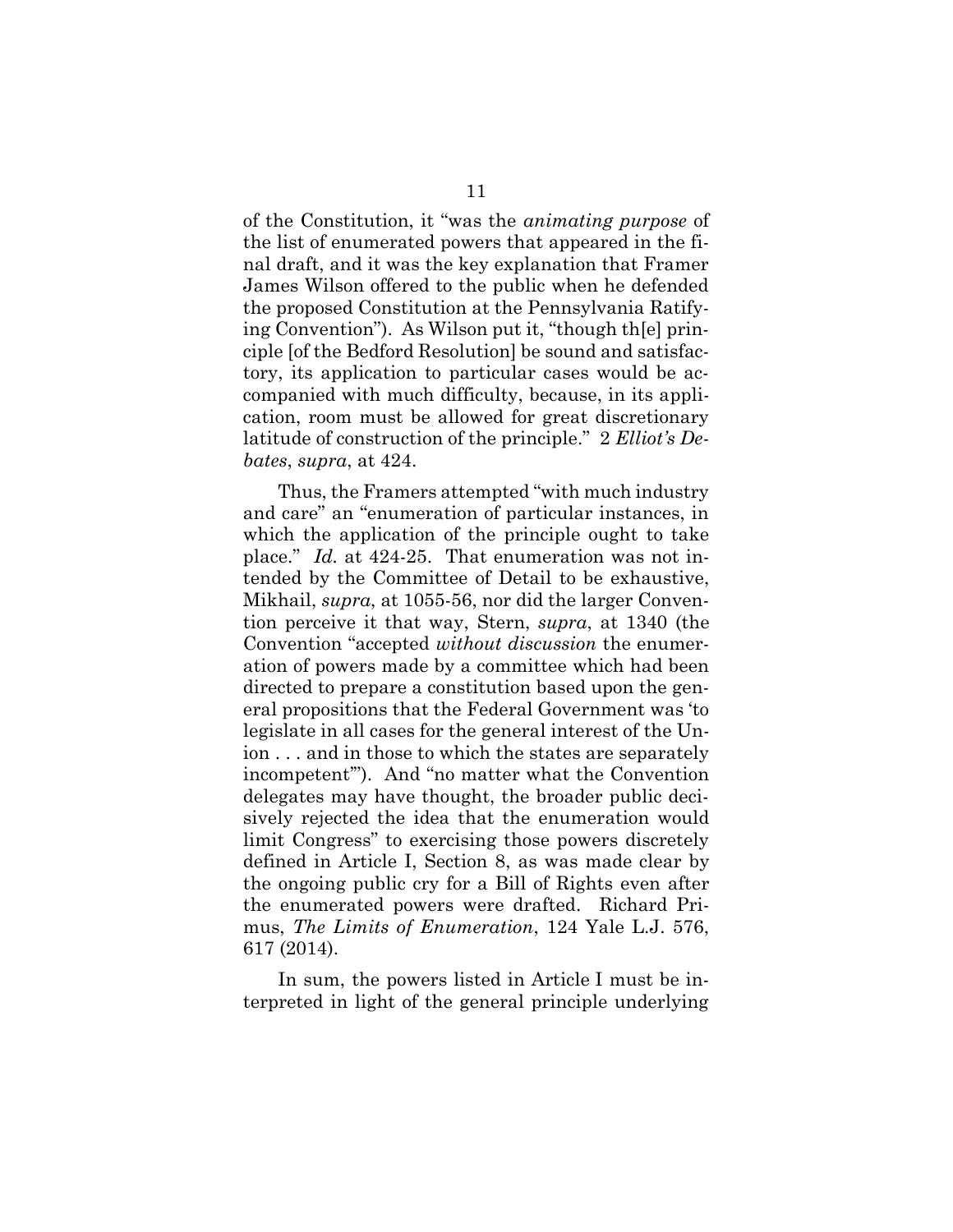them—that Congress has the power to regulate matters of national concern. As Chief Justice Marshall later put it, "the powers expressly granted to the government of the Union" must not be "contracted by construction, into the narrowest possible compass," as doing so would "explain away the constitution of our country, and leave it, a magnificent structure, indeed, to look at, but totally unfit for use." *Gibbons*, 22 U.S. at 222.

### **II. Focused on More than Just Trade or Economics, the Commerce Clause Empowers Congress to Address Problems that Require a Federal Response, Including Pollution of the Nation's Waters.**

With the Bedford Resolution as a guiding structural principle, the Framers wrote the Commerce Clause to empower Congress to legislate on issues requiring a federal response. The Clause provides that "Congress shall have Power . . . To regulate Commerce with foreign Nations, and among the several States, and with the Indian Tribes." U.S. Const. art. I, § 8, cl. 3.

The original meaning of "commerce" in the Constitution was not limited to economic activity or trade it carried "a broader meaning referring to all forms of intercourse in the affairs of life, whether or not narrowly economic or mediated by explicit markets." Akhil Reed Amar, *America's Constitution: A Biography* 107 (2005). At the Founding, "commerce" meant "'intercourse'—that is, interactions, exchanges, interrelated activities, and movements back and forth, including, for example, travel, social connection, or conversation." Balkin, *supra*, at 15-16; *see also* Samuel Johnson, *A Dictionary of the English Language* (9th ed. 1790) (defining "commerce" as "Intercourse: exchange of one thing for another, interchange of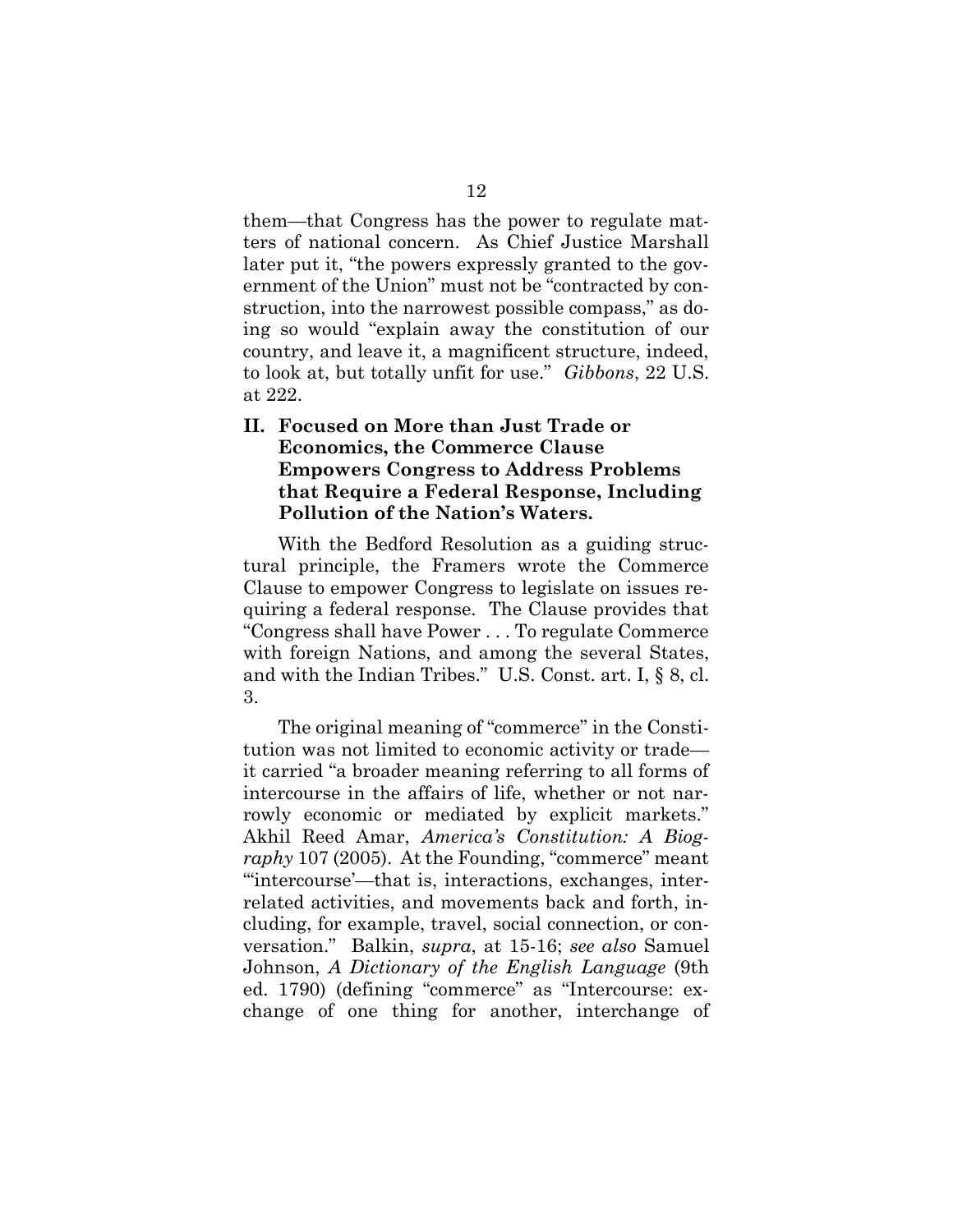anything; trade; traffick," or "common or familiar intercourse").

Navigation was a key component of "commerce," as the Framers understood it. Indeed, the power over navigation, as an incident of Congress's power over "commerce," "was one of the primary objects for which the people of America adopted their government." *Gibbons*, 22 U.S. at 190.

But the text of the Commerce Clause stretches beyond navigation. It "yokes together" foreign, Indian, and interstate commerce in a single clause because all of these "sets of concerns might require the United States to speak with a single voice." Balkin, *supra*, at 13; *see Gibbons*, 22 U.S. at 194 (the word "commerce" "must carry the same meaning throughout the sentence, and remain a unit, unless there be some plain intelligible cause which alters it"). Therefore, "Congress's power to regulate commerce 'among the several states' is closely linked to the general structural purpose of Congress's enumerated powers as articulated by the Framers: to give Congress power to legislate in all cases where states are separately incompetent or where the interests of the nation might be undermined by unilateral or conflicting state action." Balkin, *supra*, at 6 (quoting U.S. Const. art. I, § 8, cl. 3). As this Court has put it, "prevention of . . . destructive interstate competition is a traditional role for congressional action under the Commerce Clause." *Hodel v. Va. Surface Mining & Reclamation Ass'n Inc.*, 452 U.S. 264, 282 (1981); *see also* Robert Cooter & Neil Siegel, *Collective Action Federalism*, 63 Stan. L. Rev. 115, 119-20 & n.8 (2010) ("collective action problems are the key to understanding the scope of the commerce power").

Again, this Court's landmark decision in *Gibbons v. Ogden* reflects this principle. In his opinion for the Court, Chief Justice Marshall explained that "among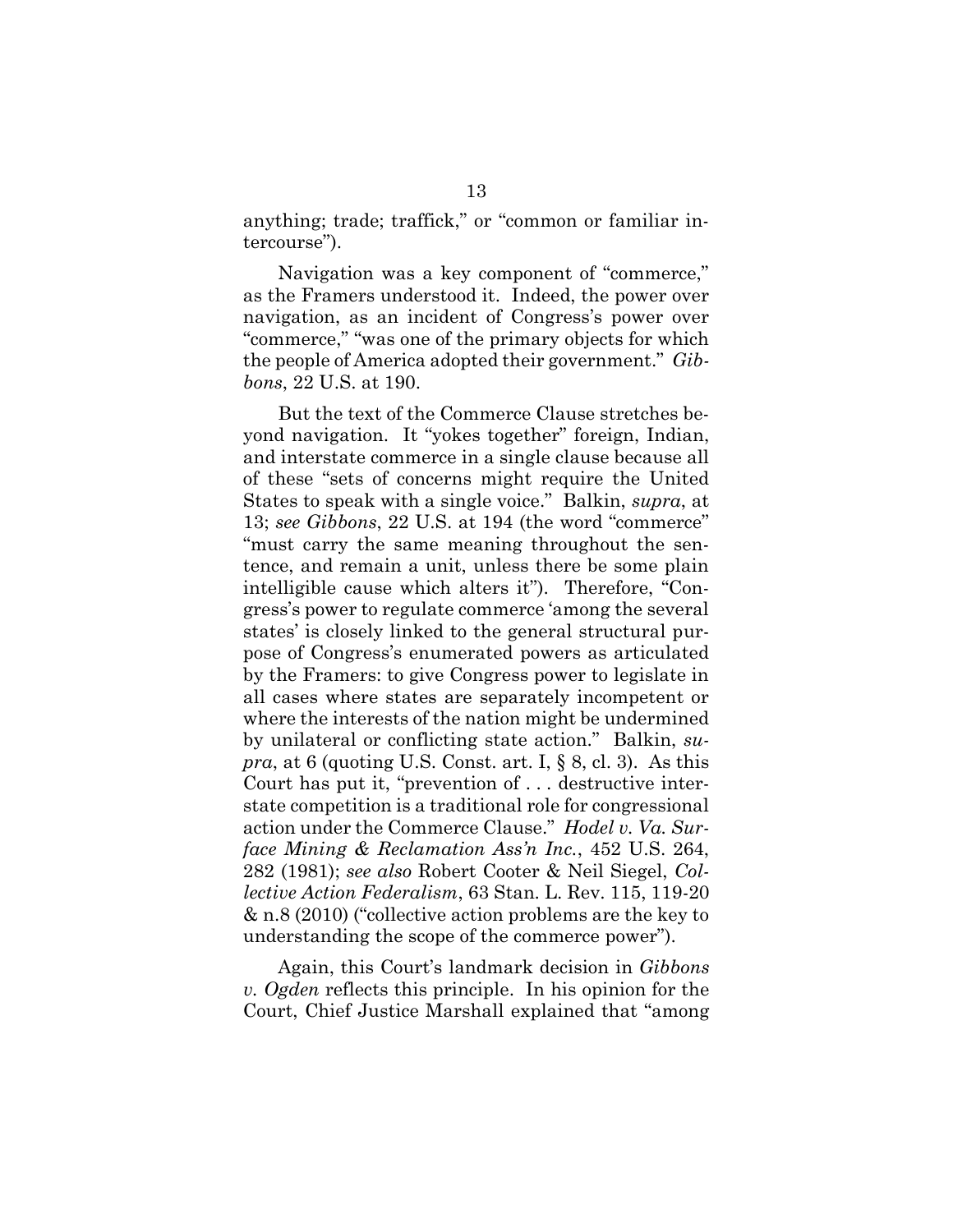the several states" means more than just commerce "between states"; rather, "among" means "intermingled with" and "commerce among the several states" means "commerce which concerns more States than one." 22 U.S. at 194-95. Under this construction, "even commerce that occurs within a single state might be within Congress's regulatory power if it has external effects on other states or on the nation as a whole." Balkin, *supra*, at 29-30. Indeed, this was the chief holding of *Gibbons*: the Court concluded that Congress had the authority to license steamboat operations in New York waters because that licensing constituted an intrastate activity with a substantial effect on the channels of interstate commerce. *Gibbons*, 22 U.S. at 186-98.

Consistent with *Gibbons*, this Court has long held that the "Commerce Clause [is] broad enough to permit congressional regulation of activities causing air or water pollution, or other environmental hazards that may have effects in more than one State," *Hodel*, 452 U.S. at 282, regardless of whether the activities are themselves interstate, *see infra* at 22-23. This is because the flow of water—including pollutants and fill materials in that water—does not respect state boundaries, meaning downstream states are at direct risk of injury from insufficient regulation of pollution in upstream states. *See, e.g.*, *Missouri v. Illinois*, 200 U.S. 496 (1906) (Missouri suing to restrain discharge of Chicago sewage through artificial drainage canal into Mississippi River); *Int'l Paper Co. v. Ouellette*, 479 U.S. 481 (1987) (Vermont landowners suing New York paper mill to restrain discharge of effluents into Lake Champlain). Thus, as described further below, pollution of the nation's waterways presents a collective action problem squarely within the scope of Congress's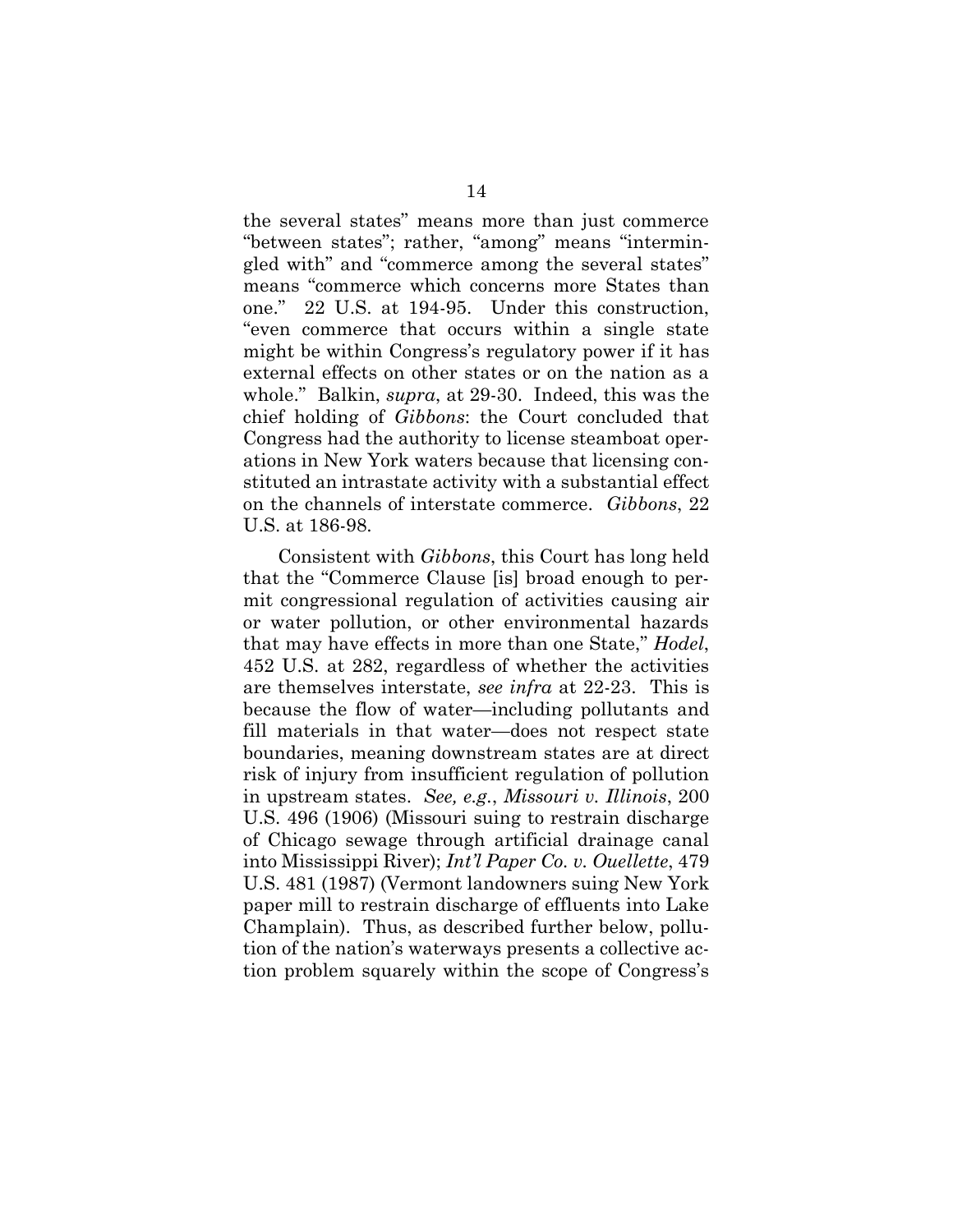authority to regulate under the original meaning of the Commerce Clause.

### **III. The Significant-Nexus Test Does Not Raise Commerce Clause Concerns, as It Ensures Any Regulation of Wetlands Fits Within Congress's Traditional Authority to Regulate Problems with Genuine Spillover Effects.**

Drawing on the text and history described above, this Court has recognized three categories of regulations permissible under the Commerce Clause: "Congress may regulate the use of the channels of interstate commerce," "persons or things in interstate commerce," and "those activities that substantially affect interstate commerce." *Lopez*, 514 U.S. at 558-59; *United States v. Morrison*, 529 U.S. 598, 609 (2000). Justice Kennedy's significant-nexus test from *Rapanos* permits federal regulation of wetlands that fit squarely within the first category, "the channels of interstate commerce," *Lopez*, 514 U.S. at 558. And federal regulation of those wetlands is justified under the third *Lopez* category as well.

In *Rapanos*, this Court considered whether wetlands near "ditches or man-made drains that eventually empty into traditional navigable waters" constitute "waters of the United States" subject to regulation under the CWA. 547 U.S. at 729 (plurality opinion). Justice Kennedy joined four other justices in the plurality in rejecting aspects of the analysis applied by the court below, but he proposed a different test for determining whether a wetland constitutes a "water[] of the United States."

Under Justice Kennedy's analysis, the CWA covers wetlands that, either alone or in combination with other similarly situated wetlands in the region,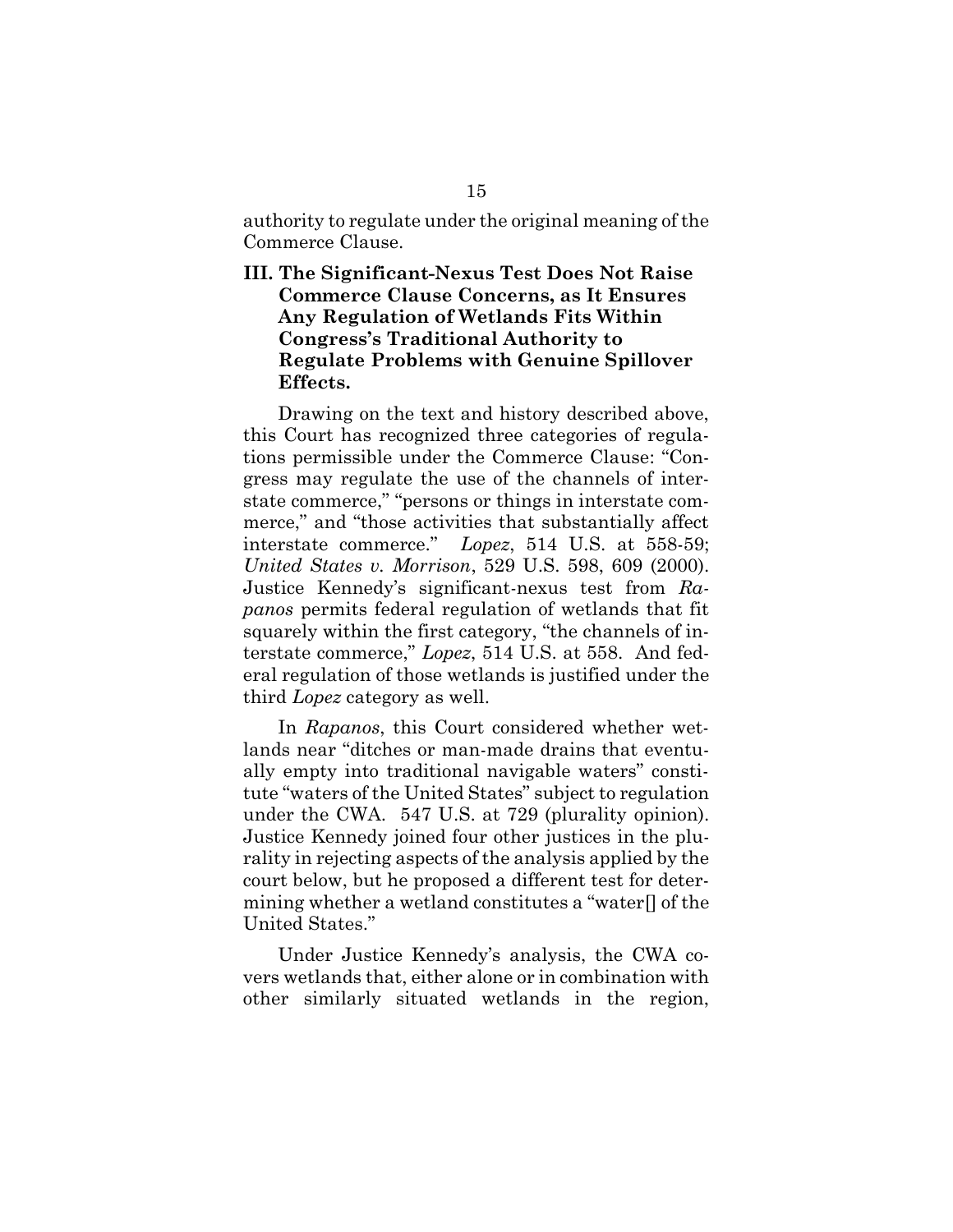"significantly affect the chemical, physical, and biological integrity of other covered waters more readily understood as 'navigable.'" *Id.* at 780 (Kennedy, J., concurring in the judgment). This test, he explained, aligns with the CWA's textual objective to "restore and maintain the chemical, physical, and biological integrity of the Nation's waters," 33 U.S.C. § 1251(a). Moreover, the test derives directly from this Court's precedents interpreting the CWA and accounts for the wellestablished fact that "[w]here wetlands perform . . . filtering and runoff-control functions, filling them may increase downstream pollution, much as a discharge of toxic pollutants would," *Rapanos*, 547 U.S. at 775 (Kennedy, J., concurring in the judgment).

#### **A. The Significant-Nexus Test Implements Congress's Authority to Regulate the Channels of Interstate Commerce.**

"It has long been settled that Congress has extensive authority over this Nation's waters under the Commerce Clause" as "channels of interstate commerce." *Kaiser Aetna*, 444 U.S. at 173. And that power is not simply justified under a theory of navigability, as "it cannot properly be said that the constitutional power of the United States over its waters is limited to control for navigation." *Appalachian Electric*, 311 U.S. at 426-27. Indeed, since at least the late nineteenth century, this Court has held that Congress has the authority to regulate non-navigable waters when doing so is necessary to achieve meaningful regulation of the channels of interstate commerce. *See, e.g.*, *United States v. Rio Grande Dam & Irrigation Co.*, 174 U.S. 690, 703, 708 (1899) (upholding Congress's authority over non-navigable portions of the Rio Grande River).

For instance, in *Oklahoma ex rel. Phillips v. Guy F. Atkinson Co.*, 313 U.S. 508 (1941), this Court unanimously held that Congress could authorize flood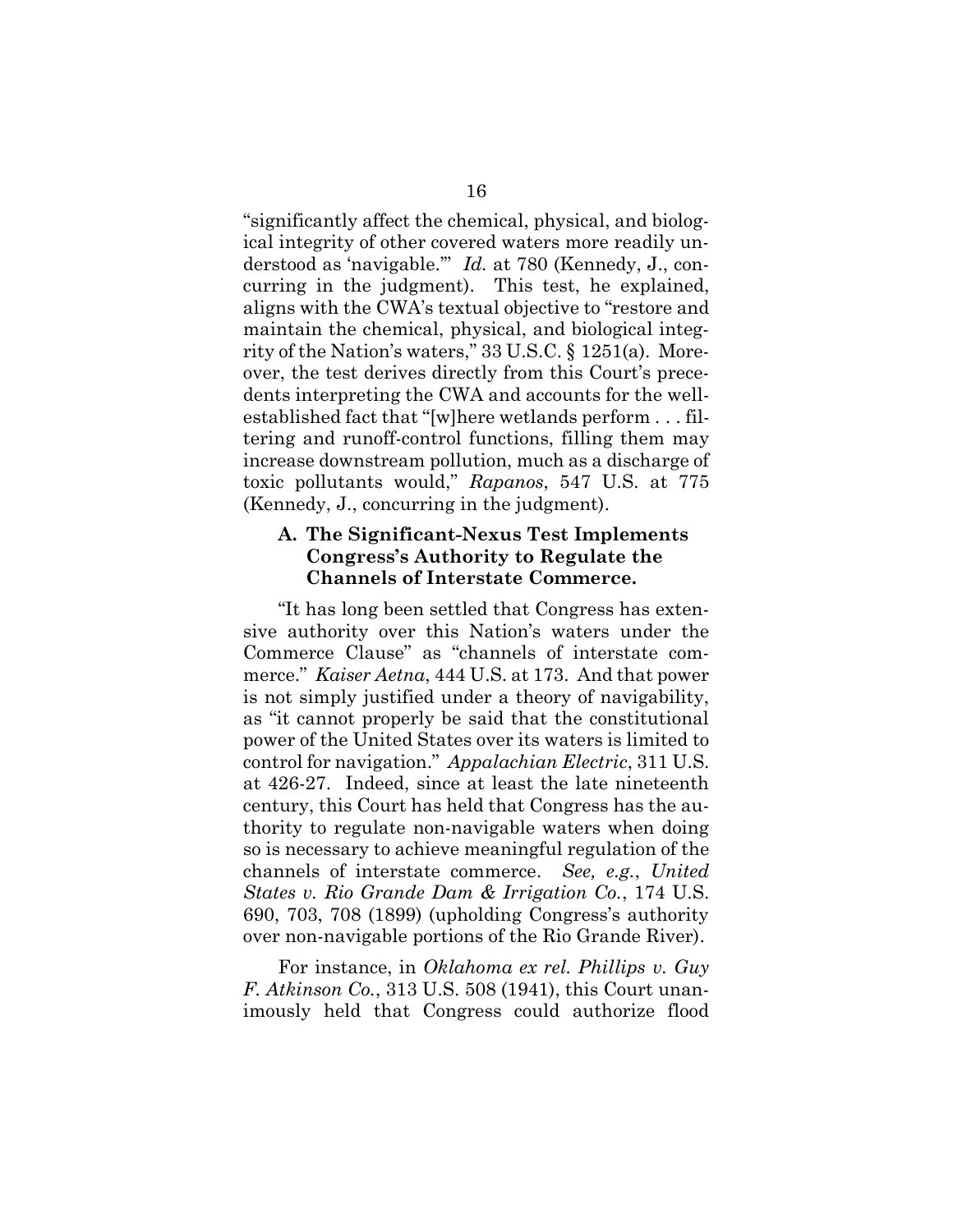control projects on intrastate non-navigable tributaries because doing so would prevent flooding in traditional navigable rivers. *Id.* at 525-26. This Court emphasized Congress's authority over "the entire basin," *id.* at 525, even where flood control improvements were "somewhat conjectural," *id.* at 526, recognizing that Congress's broad Commerce Clause power extends not just to navigability but other values and interests of national proportion, such as flood control.

Similarly, in *United States v. Riverside Bayview Homes, Inc.*, this Court again unanimously held that as an incident of Congress's power over the channels of interstate commerce, the federal government could exercise jurisdiction over non-navigable "wetlands adjacent to but not regularly flooded by rivers, streams, and other hydrographic features" typically characterized as "navigable waters," 474 U.S. 121, 131 (1985). These cases demonstrate this Court's longstanding acknowledgment that regulation of the pollution of traditional navigable waters is meaningless without the coordinate power to regulate the destruction of wetlands and pollution of other bodies of water with a significant nexus to those channels of interstate commerce.

Justice Kennedy's significant-nexus test follows naturally from these precedents. In his words, Congress's power to regulate channels of interstate commerce also includes the power to adopt "appropriate and needful control of activities and agencies which, though intrastate, affect that commerce." *Rapanos,*  547 U.S. at 782-83 (quoting *Phillips,* 313 U.S. at 526); *see Pierce County v. Guillen*, 537 U.S. 129, 147 (2003).

The significant-nexus test itself, by instructing that the significant-nexus requirement is met only "if the wetlands, either alone or in combination with similarly situated lands in the region, significantly affect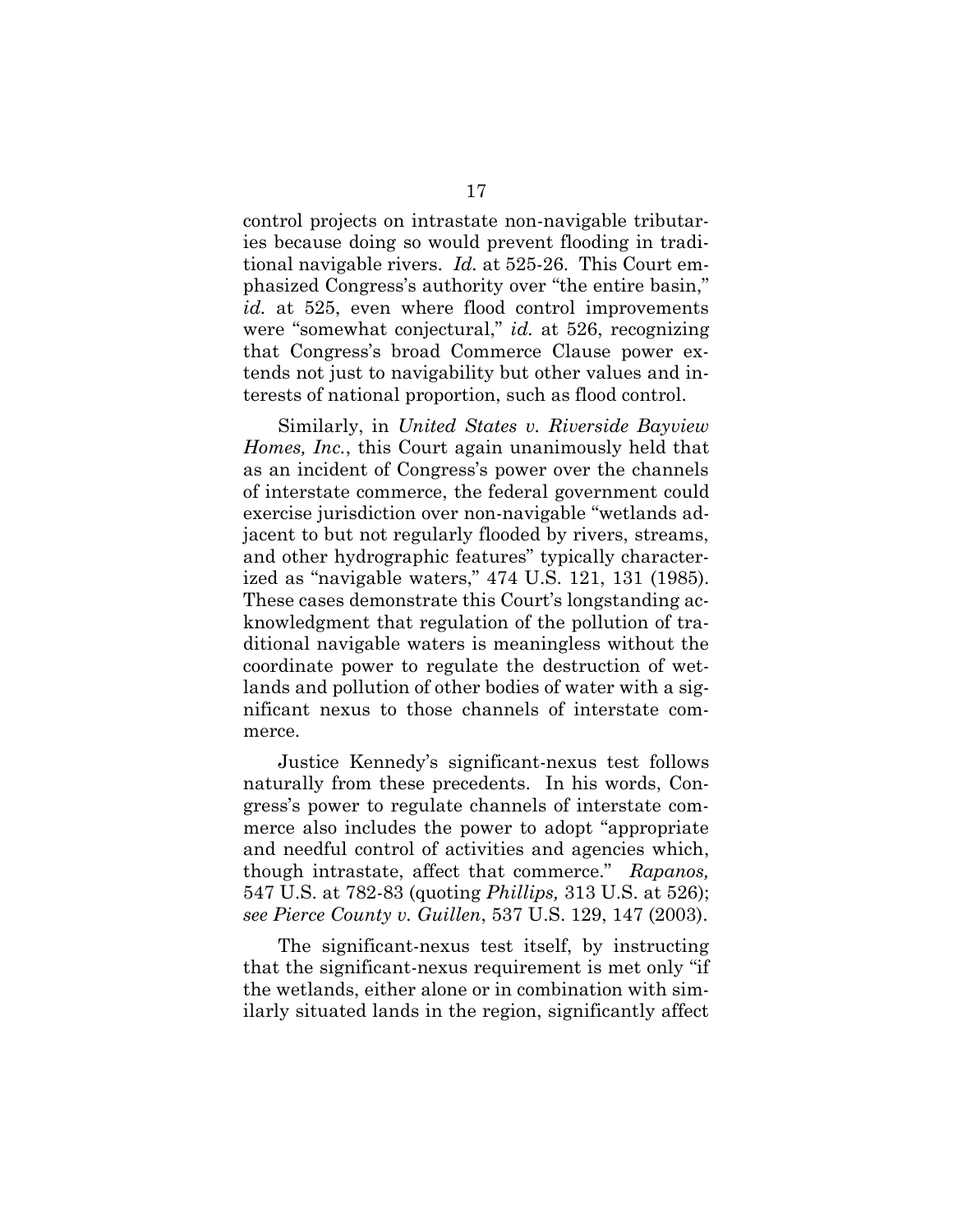the chemical, physical, and biological integrity of other covered waters more readily understood as 'navigable,'" *id.* at 780, ensures that the CWA permits regulation of only those wetlands that fit within Congress's traditional channels-of-commerce authority. In other words, those wetlands that have no nexus—or a less than "significant" one—to traditional navigable waters and thus might also have a more tenuous relationship to interstate commerce, are excluded from the scope of federal regulation under Kennedy's construction of the CWA.

Unlike some of their *amici* who bafflingly assert that Congress's power to regulate the channels of interstate commerce permits only regulation of waters that can be used to transport goods and people, *see, e.g.*, Br. of Americans for Prosperity 16, Petitioners do not dispute Congress's authority to regulate certain waters that are not "navigable" in the traditional sense, *see* Pet'rs Br. 35 (stating "Congress's power over the channels of interstate commerce authorizes federal regulation of . . . activities not in the [traditional navigable waters], but nonetheless affecting them"). Indeed, the multistep test that Petitioners propose in lieu of the significant-nexus test *also* covers certain non-navigable wetlands that are "inseparably bound up with a 'water' by virtue of a continuous surface-water connection." Pet'rs Br. 49-50. Yet Petitioners still assert without explanation that the significant-nexus test would subject certain wetlands to federal regulation in excess of Congress's authority to regulate the channels of interstate commerce. *See id.* at 47.

This Court should reject that argument. As this Court has repeatedly recognized, *e.g.*, *Rapanos*, 547 U.S. at 775 (Kennedy, J., concurring in the judgment) (noting the important filtering function performed by upstream wetlands); *Riverside Bayview*, 474 U.S. at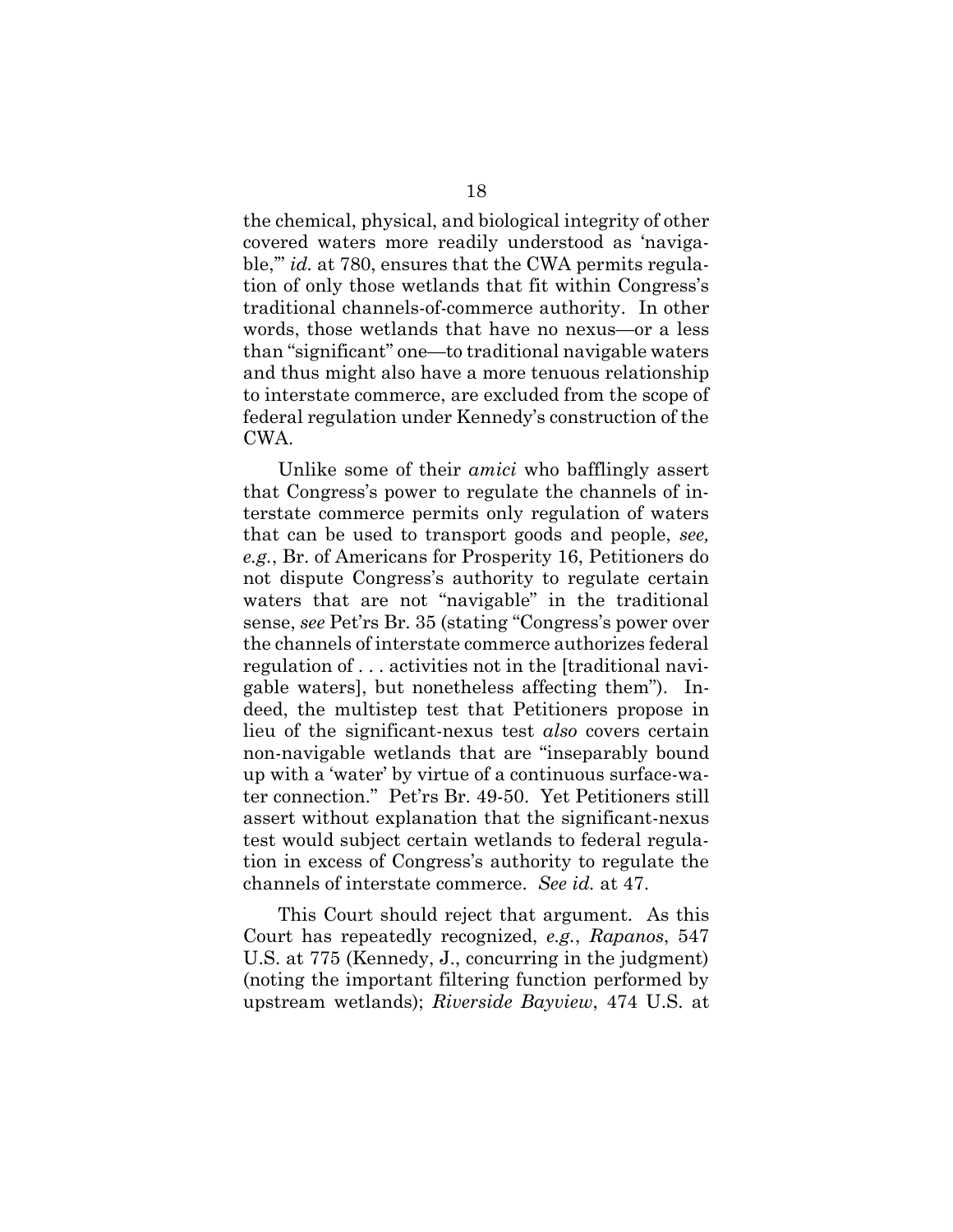134 (same), and the record in this case makes clear, *e.g.*, J.A. 42-43 (EPA ecologist's site inspection report), destruction of any wetland with a significant nexus to a channel of interstate commerce can directly harm that channel by increasing pollution and runoff into it. And as described further below, pollution of a channel of interstate commerce impedes the ability of that channel to support such commerce by rendering it unfishable, unfit for commercial recreation, or even unnavigable. *See, e.g.*, *Solid Waste Agency of N. Cook Cnty. (SWANCC) v. U.S. Army Corps of Eng'rs,* 531 U.S. 159, 174 (2001) (Stevens, J., dissenting) (describing the pollution of the Cuyahoga River that caused it literally to catch fire in 1969, spurring enactment of the CWA). Thus, regulation of wetlands with a significant nexus to a channel of interstate commerce amounts to regulation of the channels of interstate commerce.

Moreover, Petitioners' unsubstantiated constitutional concerns are unmoored from the text and history of the Commerce Clause, as well as this Court's precedents demonstrating "[t]he pervasive nature of Congress' regulatory authority over national waters" pursuant to the Commerce Clause, *Kaiser Aetna*, 444 U.S. at 173. Put simply, the significant-nexus test falls within Congress's authority to regulate the channels of interstate commerce, as that power extends to all wetlands and other waters with a significant nexus to traditional navigable waters, thus giving meaning to Congress's power over those channels of interstate commerce themselves.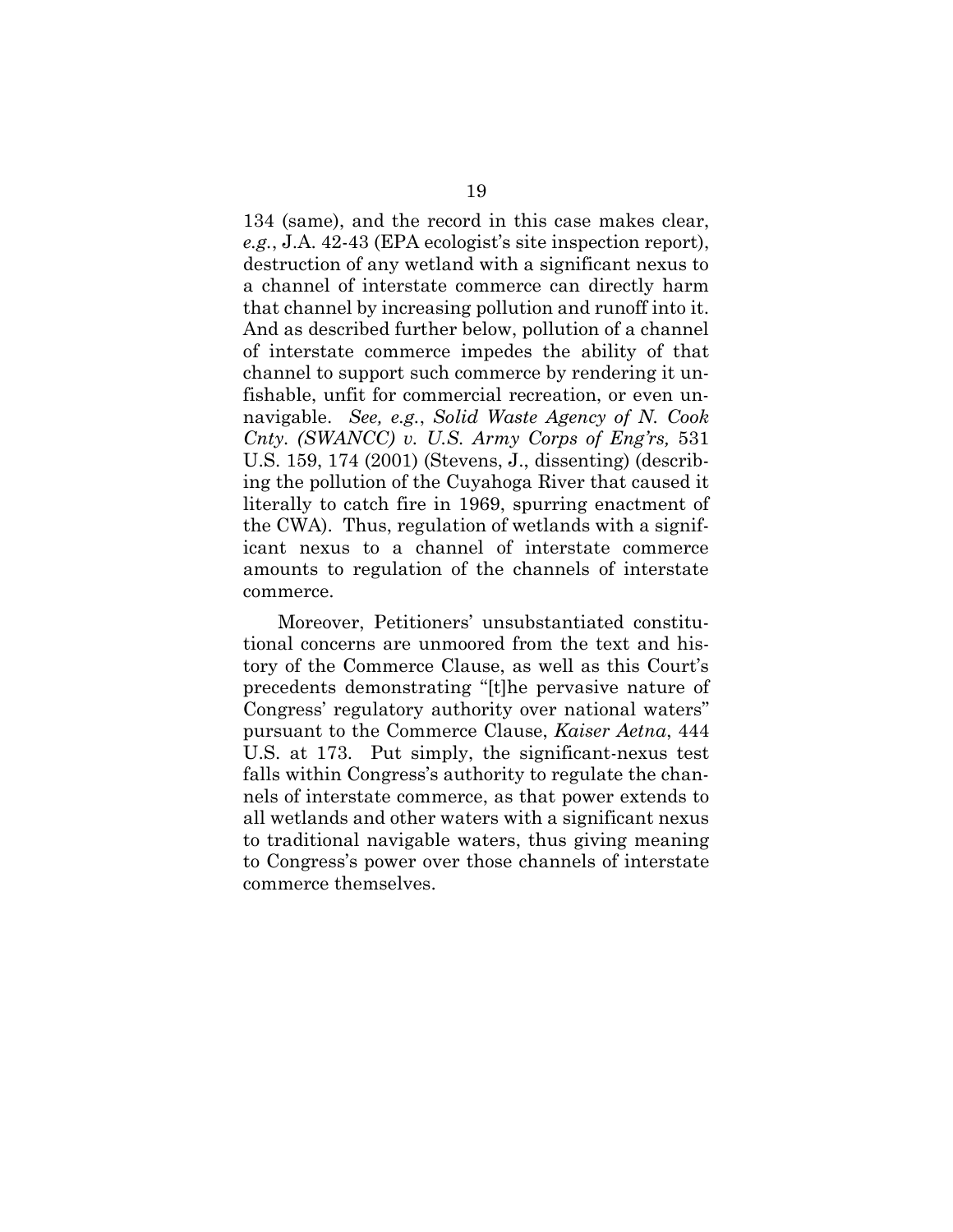### **B. The Significant-Nexus Test Is Also Justified Under Congress's Authority to Regulate Activities with a Substantial Effect on Interstate Commerce.**

The significant-nexus test also falls within Congress's power to regulate activities with a substantial effect on interstate commerce, including the pollution, dredging, and filling of certain wetlands. The facts of this case demonstrate why: Petitioners' "wetlands provide important benefits to Priest Lake including water quality improvement through sediment reduction and nutrient retention and uptake, fish and wildlife benefits through habitat and food base support, and hydrologic benefits through flow attenuation and base flow augmentation." J.A. 42-43 (EPA ecologist's site inspection report). If Petitioners were to dredge and fill the wetlands on their property, those wetlands would no longer provide these critical benefits that help preserve the integrity of Priest Lake as a channel of interstate commerce supporting "boat rentals, fishing guides, public campgrounds and boat ramps, and private marinas." J.A. 34-35. Activities like the dredging and filling of wetlands that lead to pollution of the channels of interstate commerce and impair the ability of those channels to support commerce, like fishing and boating, plainly have a substantial effect on interstate commerce. *See, e.g.*, *Heart of Atlanta Motel, Inc. v. United States*, 379 U.S. 241, 257 (1964) (racial discrimination in channels of interstate commerce constitutes activity with a substantial and disruptive effect on "commercial intercourse" under the Commerce Clause). Thus, because Justice Kennedy's test permits federal regulation of the pollution of wetlands with a significant nexus to the *channels* of interstate commerce, it regulates "those activities that substantially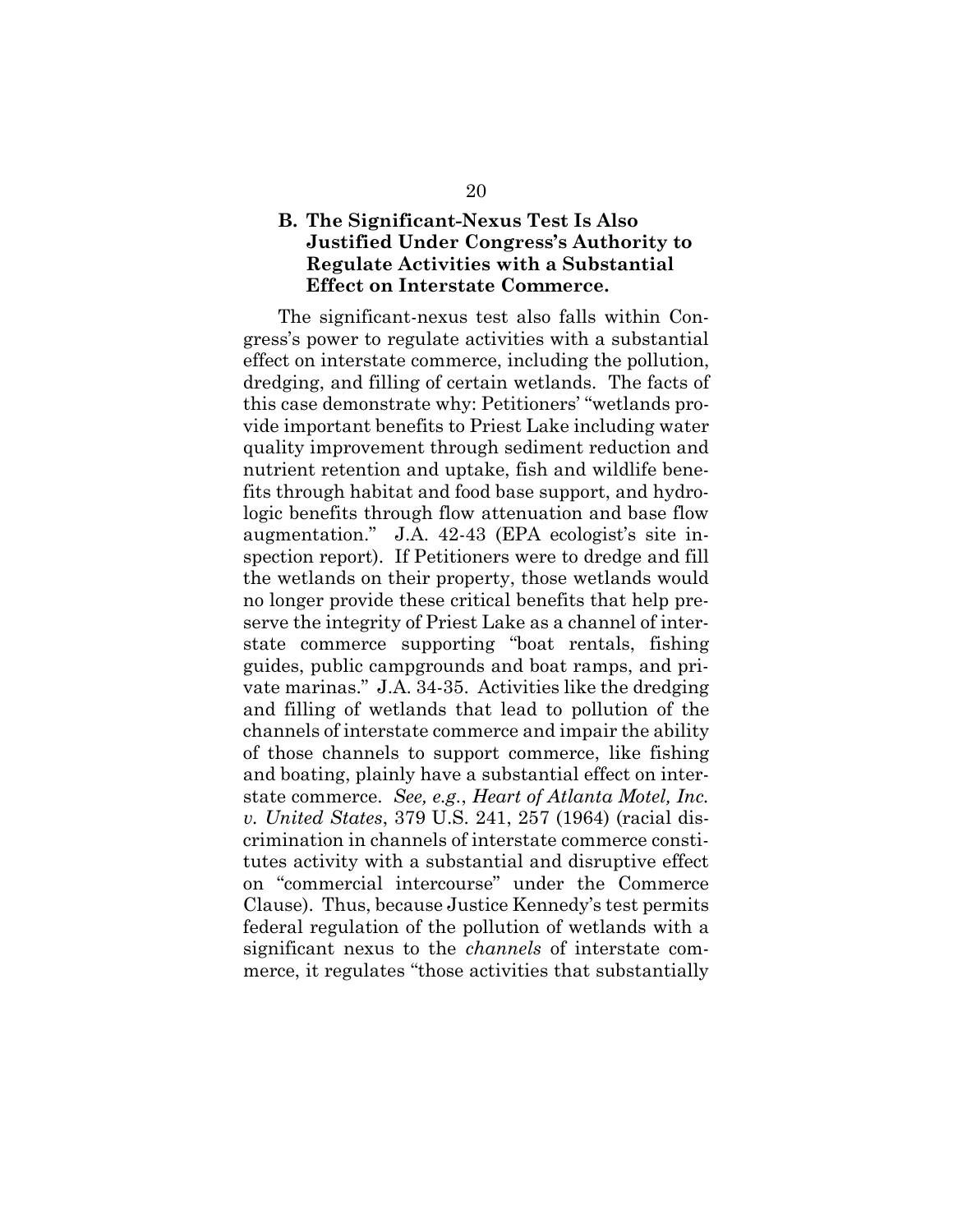affect interstate commerce" itself, *Lopez*, 514 U.S. at 558-59.

It does not matter for purposes of a Commerce Clause analysis whether pollution amounts to a "commercial" activity, as some of Petitioners' *amici* urge, *see, e.g.*, Br. of Se. Legal Found. (SLF) 32-33; Br. of West Virgina 19-20. It is well settled that "Congress may regulate noneconomic intrastate activities . . . where the failure to do so 'could . . . undercut' its regulation of interstate commerce." *Gonzalez v. Raich*, 545 U.S. 1, 38 (2005) (Scalia, J., concurring in the judgment) (quoting *Lopez*, 514 U.S. at 561). And as described in Section II, the pollution of wetlands with a significant nexus to navigable waters is a prototypical example of an activity with spillover effects for "which the States are separately incompetent," 2 *Federal Convention Records* at 131, setting this case apart from *Lopez* and *Morrison*, the only recent cases to strike down federal laws on the ground that they exceeded Congress's commerce authority. *See* Cooter & Siegel, *supra*, at 163 ("the absence of regulation of guns near schools in one state" in *Lopez*, or of gender-based violence in *Morrison*, "would not undercut the effectiveness of prohibiting them in other states").

In any event, filling or polluting wetlands *is* an "economic" or "commercial" activity. *See SWANCC*, 531 U.S. at 193-94 (Stevens, J., dissenting) ("There can be no doubt that, unlike the class of activities Congress was attempting to regulate in [*Morrison* and *Lopez*], . . . the discharge of fill material into the Nation's waters is almost always undertaken for economic reasons."). Major sources of such pollution overwhelmingly stem from business or commercial land development endeavors. *See* Env't Prot. Agency, Pub. No. EPA-843-F-01-002d, *Threats to Wetlands* 1-2 (2001), www.epa.gov/sites/default/files/2021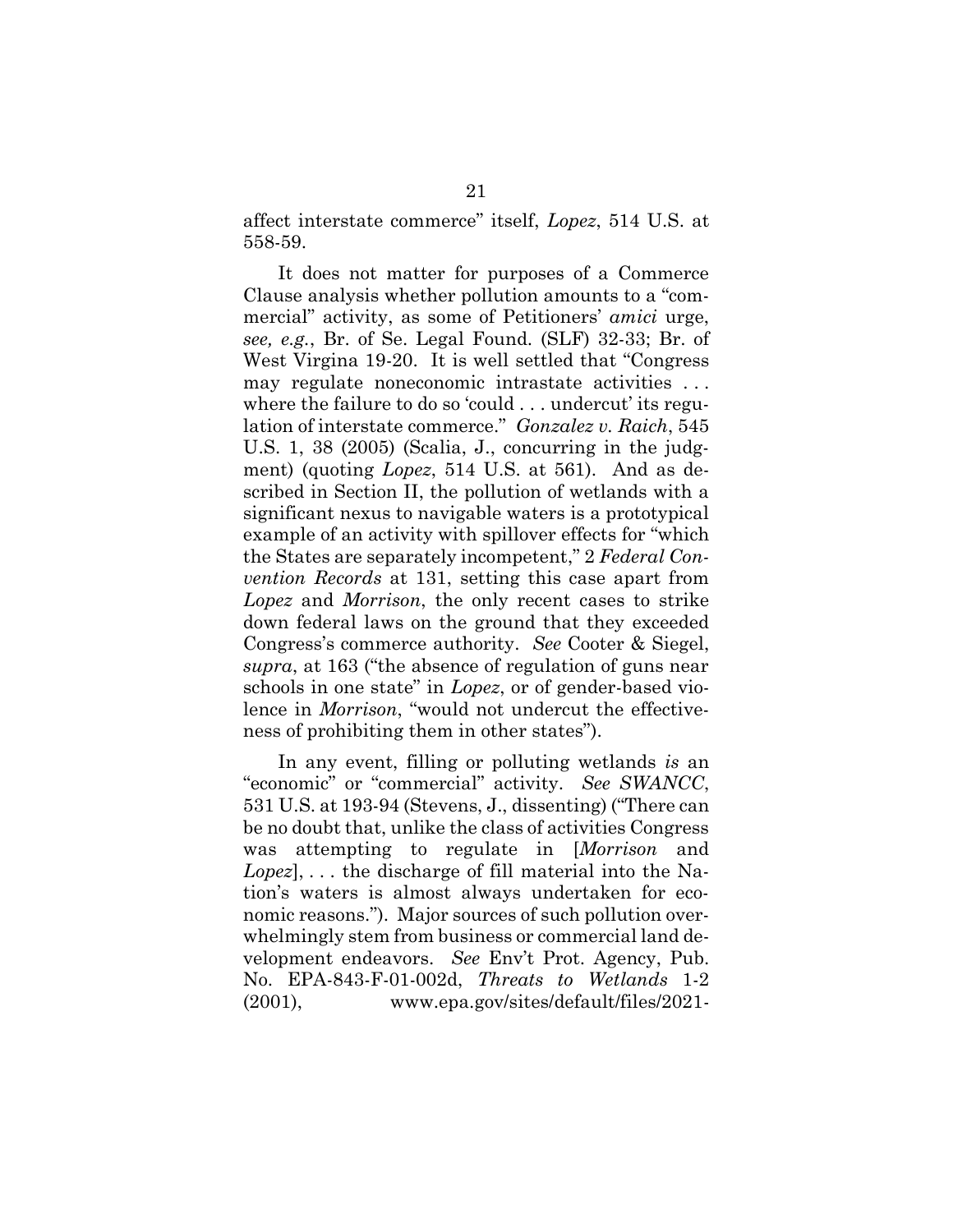01/documents/threats\_to\_wetlands.pdf (describing some of the most common types of wetland pollution in the United States, including agriculture, urbanization, mining, marinas, and landfills). Moreover, the sheer number of *amicus* briefs filed in this case by trade associations and business entities, *e.g.*, Br. of Chamber of Com.; Br. of Nat'l Assoc. of Home Builders; Br. of Fourteen Nat'l Agric. Orgs.; Br. of Forestry Orgs.; Br. of Am. Expl. and Mining Assoc. et al.; Br. of Am. Petroleum Inst. et al., belies any claim that this case does not directly—and significantly—involve economic activities.

This is true even when the "significant nexus" itself is of a biological or ecological character. "[T]he authority of Congress to keep the channels of interstate commerce free from immoral and injurious uses has been frequently sustained, and is no longer open to question." *Caminetti v. United States*, 242 U.S. 470, 491 (1917); *see, e.g.*, *Pierce County*, 537 U.S. at 147; *Perez v. United States*, 402 U.S. 146, 150 (1971); *Champion v. Ames (The Lottery Case)*, 188 U.S. 321 (1903). Moreover, under this Court's precedents, *see, e.g.*, *Lopez*, 514 U.S. at 561, the *character* of the pollution itself is irrelevant if its *effect* is to hamper, impede, or otherwise alter interstate commerce. *Cf. Heart of Atlanta Motel*, 379 U.S. at 256 ("Nor does it make any difference whether the transportation is commercial in character."). Indeed, this Court has long accepted that the CWA—which was enacted to control pollution of the nation's waters—is a permissible exercise of Congress's Commerce Clause power because of the direct impact that biological and ecological changes brought about by such pollution may have on navigable waters that carry, once carried, or could potentially carry, interstate commerce. *See Riverside Bayview*, 474 U.S. at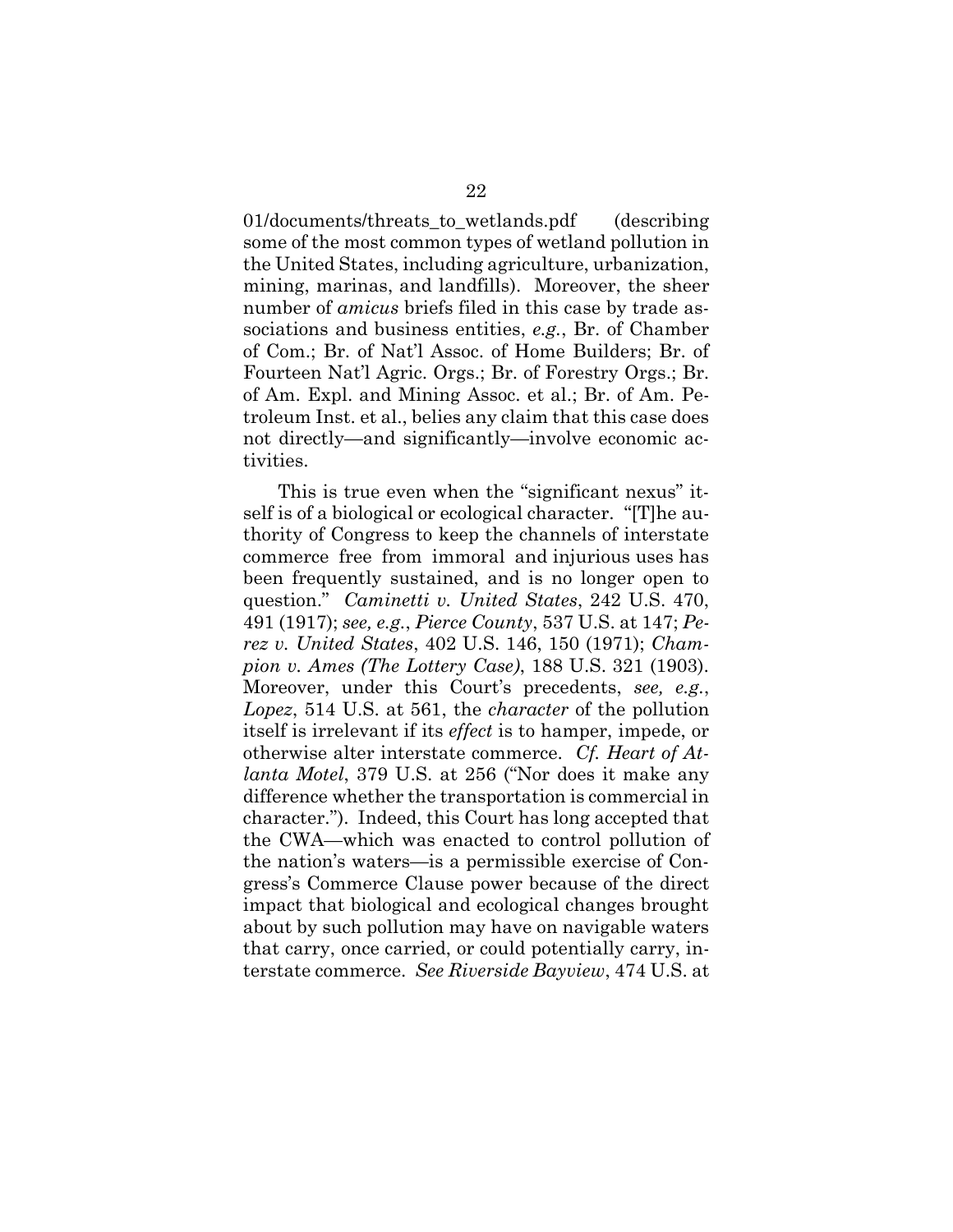133; *Rapanos*, 547 U.S. at 776-77 (Kennedy, J., concurring in the judgment).

For similar reasons, it is irrelevant that Petitioners seek to dredge and fill the wetlands on their property in order to build a family home as opposed to a commercial building. Again, what matters is that the *pollution* or other harm brought about by such dredging and filling would constitute an activity with a substantial effect on interstate commerce by wreaking havoc on downstream navigable waters that support, or could support, such commerce. Indeed, since *Wickard v. Filburn*, this Court has recognized that Congress may regulate intrastate activities of a private nature if those activities, when viewed in the aggregate, would have a substantial effect on interstate commerce. 317 U.S. 111, 124-29 (1942) (upholding Agricultural Adjustment Act of 1938, even as applied to farmer growing wheat for his own consumption). This case is no different.

Finally, this Court should reject out of hand the argument that the CWA "regulate[s] water bodies rather than activities," and that therefore "the [channels of interstate commerce] category of Commerce Clause regulation is the only available avenue for federal jurisdiction." Br. of SLF 10; *see, e.g.*, Br. of Am. Expl. & Mining Assoc. et al. 23. The plain text of the Act refutes that point: after declaring its sole objective to "restore and maintain the chemical, physical, and biological integrity of the Nation's waters," 33 U.S.C.  $\S 1251(a)$ , the Act states seven goals and policies, all targeted at altering the *activities* of regulated parties in order to achieve that objective, *see, e.g.*, *id.*   $\S 1251(a)(1)$  ("it is the national goal that the discharge of pollutants into the navigable waters be eliminated by 1985"). And the particular provision of the CWA that Petitioners violated here explicitly makes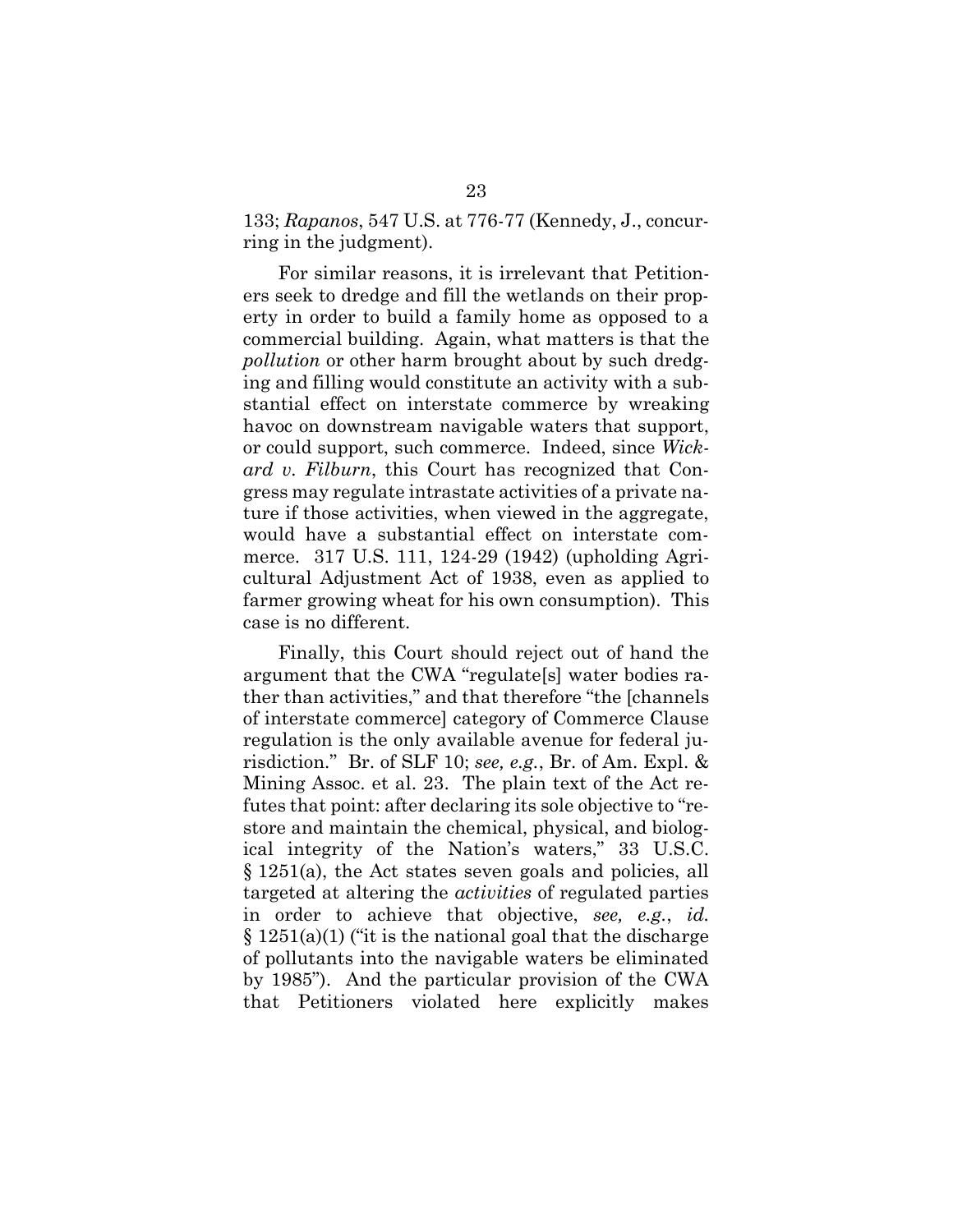"unlawful" an activity—that is, the non-permitted "discharge of any pollutant by any person [into a water of the United States]." 33 U.S.C. § 1311(a). It thus defies logic to suggest that a law enacted to protect the waters of the United States, with express provisions limiting *activities* that harm those waters, does not regulate "activities" itself.

#### **C. This Case Presents No Close Constitutional Question.**

Petitioners and their *amici* present various theories in support of their argument that this Court should reject the significant-nexus test under the canon of constitutional avoidance, but none survives scrutiny. This Court has made clear that the constitutional avoidance canon should not be used to create "statutes foreign to those Congress intended, simply through fear of a constitutional difficulty that, upon analysis, will evaporate." *Almendarez-Torres v. United States*, 523 U.S. 224, 238 (1998); *see Seila Law LLC v. CFPB*, 140 S. Ct. 2183, 2207 (2020) ("Constitutional avoidance is not a license to rewrite Congress's work to say whatever the Constitution needs it to say in a given situation."). In this case, Congress "intend[ed] that the term 'navigable waters' [in the CWA] be given the broadest possible constitutional interpretation." S. Rep. No. 92-1236, at 144 (1972) (Conf. Rep.); *see* S. Rep. No. 95-370, at 75 (1977) (the CWA "exercise[s] comprehensive jurisdiction over the Nation's waters to control pollution to the fullest constitutional extent"). And, as illustrated above, using the significant-nexus test to determine the scope of that language raises no constitutional concerns. To the contrary, it merely implements Congress's well-established authority over the channels of interstate commerce, as well as its authority over those activities with a substantial effect on interstate commerce.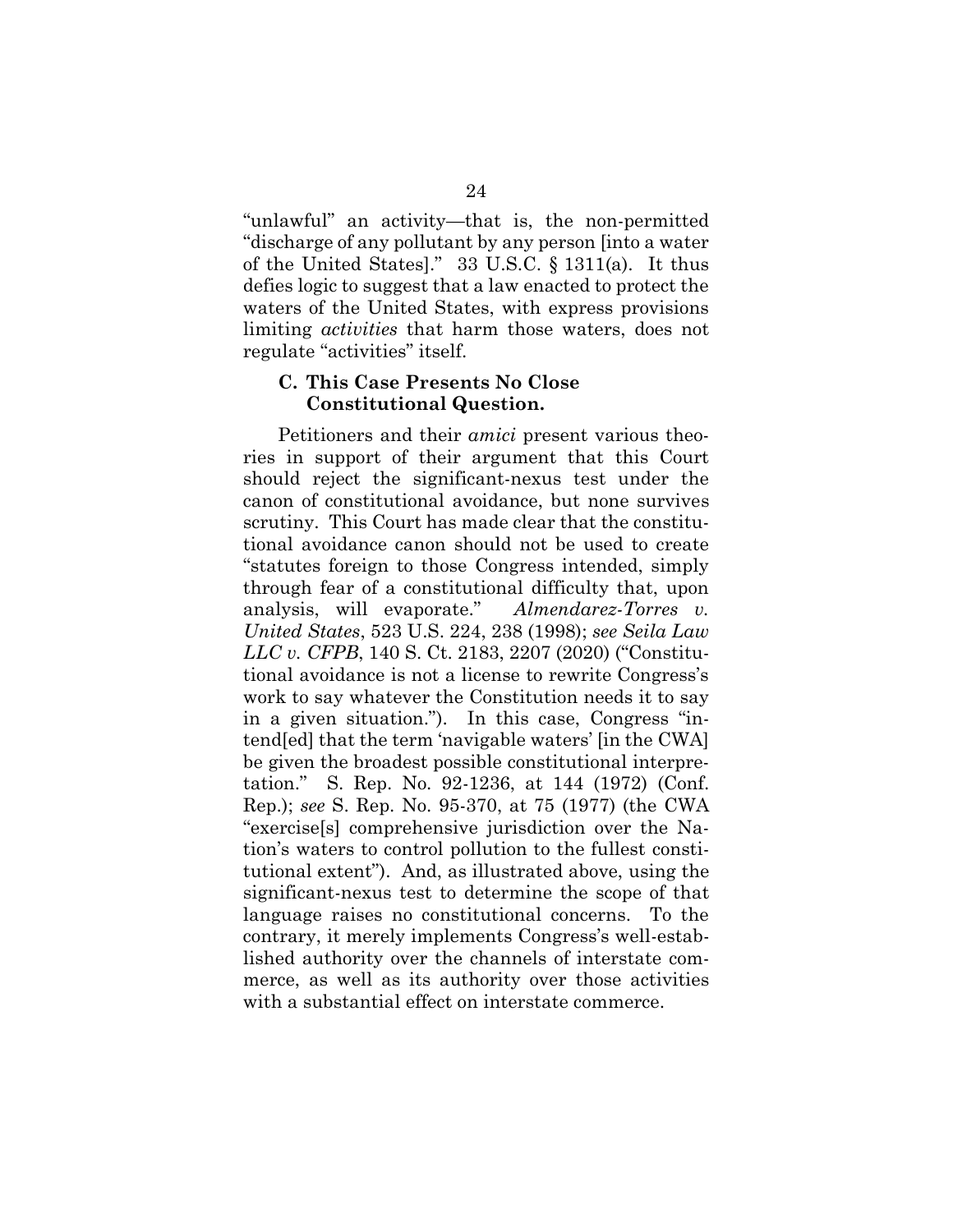**1.** Petitioners and their *amici* repeatedly cite this Court's decision in *SWANCC*, arguing that the constitutional concerns that this Court identified there are equally applicable here. But *SWANCC* actually underscores that there are no constitutional concerns here.

*SWANCC* involved a challenge to the application of an interpretation of a U.S. Army Corps of Engineers regulation promulgated pursuant to the CWA that authorized the federal government to regulate isolated, non-navigable intrastate ponds because those ponds supplied a habitat for migratory birds. 531 U.S. at 166-74. This Court held that the so-called "Migratory Bird Rule," "as clarified and applied to petitioner's balefill site, . . . exceed[ed] the authority granted to the [federal government] under § 404(a) of the CWA." *Id.*  at 174. In so doing, the Court explained that its reading "avoid[ed] the significant constitutional and federalism questions raised by [the Corps'] interpretation," which would "result in significant impingement of the States' traditional . . . power over land and water use." *Id.*

However, this Court in *SWANCC* expressly distinguished its earlier decision in *Riverside Bayview*, where the Court had upheld the Corps' interpretation and application of a different regulation promulgated pursuant to the CWA, on the basis that there had been a "*significant nexus* between the wetlands and 'navigable waters' that informed [its] reading of the CWA in *Riverside Bayview*," and that nexus was lacking or at least not readily apparent in the isolated, seasonal ponds covered by the Migratory Bird Rule. *SWANCC*, 531 U.S. at 167 (emphasis added). Thus, *SWANCC* actually supports the proposition that the significantnexus test—by ensuring a significant nexus exists between the regulated wetland and a traditional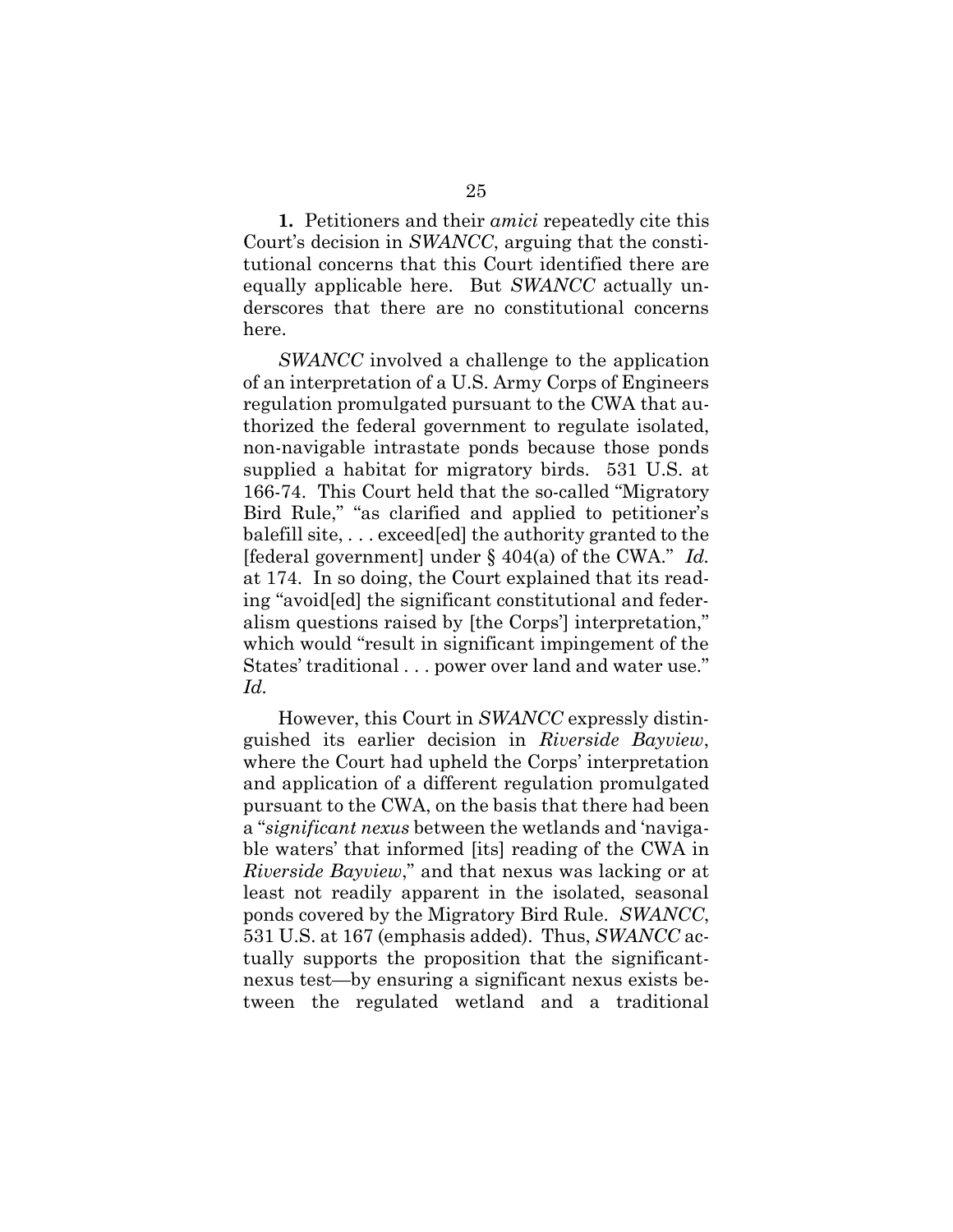navigable water—*necessarily* eliminates the constitutional concerns that this Court identified in *SWANCC*.

**2.** Petitioners also argue that this Court should reject the significant-nexus test because it does not closely track Congress's channels of commerce power, "which is narrower and more readily defensible than Congress's 'substantially affects' power." Pet'rs Br. 47. But there are two fatal flaws with this argument.

First, it is wrong on its face: as described above, the significant-nexus test *does* directly implement Congress's channels-of-commerce authority by reaching only those wetlands with a significant nexus to traditional navigable waters. The fact that the test could also be construed as falling within Congress's power to regulate activities that substantially affect interstate commerce does not alter that conclusion.

Second, just because regulation of activities that substantially affect interstate commerce may reach further than other sorts of regulations authorized by the Commerce Clause does not mean that the "substantially affects" power itself raises any constitutional questions. It is well established that regulations of activities with a substantial effect on interstate commerce fit squarely within Congress's Commerce Clause authority, under the original understanding of the scope of that authority and under modern precedents. *See, e.g.*, *Raich*, 545 U.S. at 17 (upholding federal statute implementing Congress's "power to regulate activities that substantially affect interstate commerce"); *Hodel*, 452 U.S. at 280-81 (same); *Perez*, 402 U.S. at 150 (same); *Katzenbach v. McClung*, 379 U.S. 294, 304-05 (1964) (same); *Heart of Atlanta Motel*, 379 U.S. at 261 (same); *Wickard*, 317 U.S. at 125 (same).

**3.** Next, Petitioners and their *amici* suggest that the significant-nexus test raises constitutional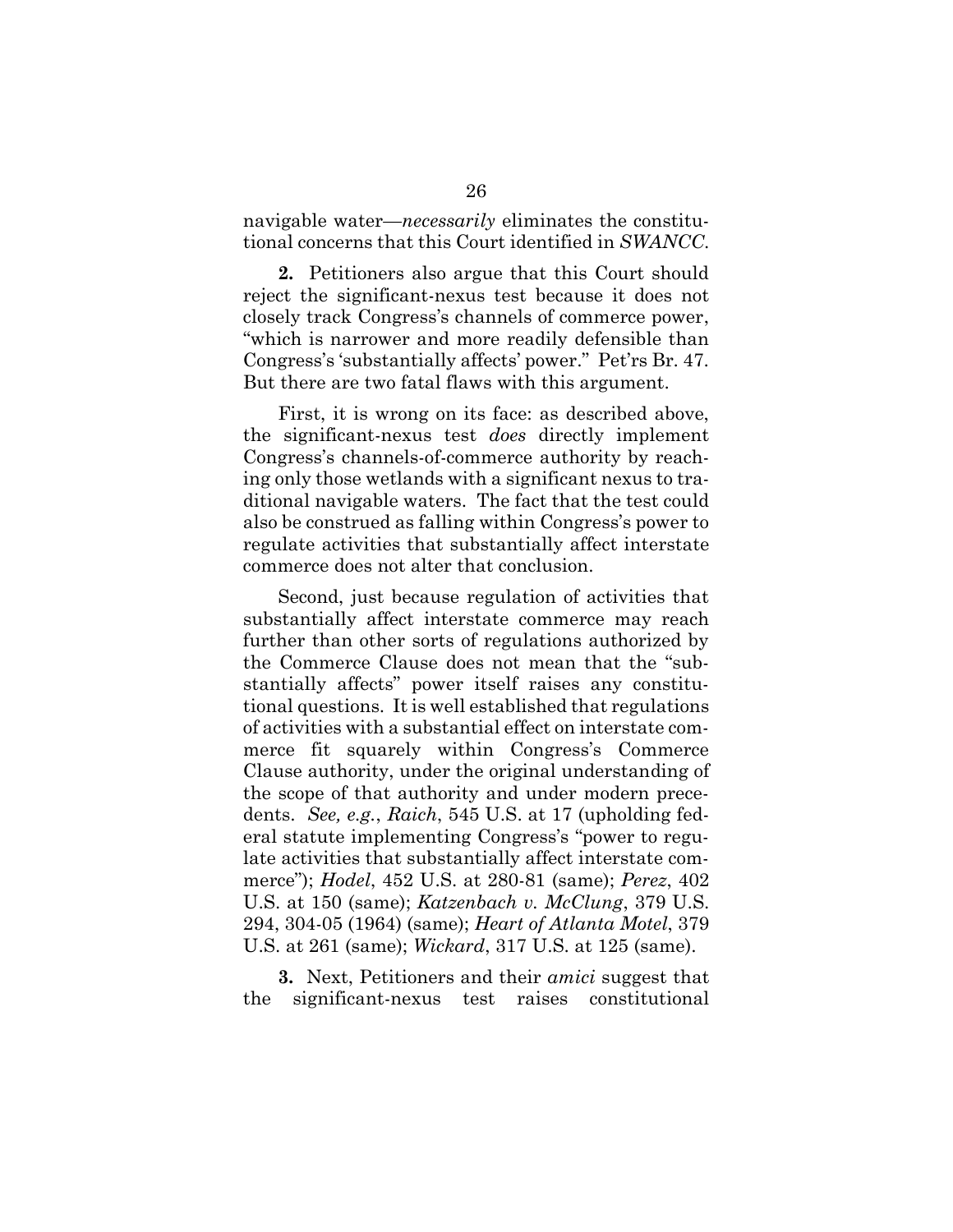concerns because it would subject to federal jurisdiction even an "occasional trickle, typically invisible to the eye," leaving "very little, if any, water for state regulation," and disrupting the CWA's "policy of cooperative federalism." *E.g.*, Br. of SLF 8, 17. That argument is plainly incorrect.

While it is true that the CWA creates "a program of cooperative federalism," *Hodel*, 452 U.S. at 289, "anticipat[ing] a partnership between the States and the Federal Government, animated by a shared objective," *Arkansas v. Oklahoma*, 503 U.S. 91, 101 (1992), the principle of cooperative federalism is honored rather than undermined by permitting Congress to regulate wetlands with a significant nexus to traditional navigable waters. As discussed earlier, the power of individual states to mitigate the effects of out-of-state upstream pollution, including dredging and filling, is limited, so those states rely upon the federal government to assist them through federal legislation like the CWA. *See Rapanos*, 547 U.S. at 777 (Kennedy, J., concurring in the judgment) ("the Act protects downstream States from out-of-state pollution that they cannot themselves regulate"). That assistance in no way undermines or detracts from the important role that states play in protecting waters within their borders and enforcing environmental laws—indeed, it *facilitates* their ability to do so.

Moreover, these slippery-slope arguments highlighting tiny "trickles" read the "significant" requirement out of the "significant-nexus" test. Only those wetlands that, "either alone or in combination with similarly situated lands in the region, *significantly* affect the chemical, physical, and biological integrity of other covered waters more readily understood as 'navigable,'" are subject to federal regulation under Justice Kennedy's test. *Rapanos*, 547 U.S*.* at 780 (Kennedy,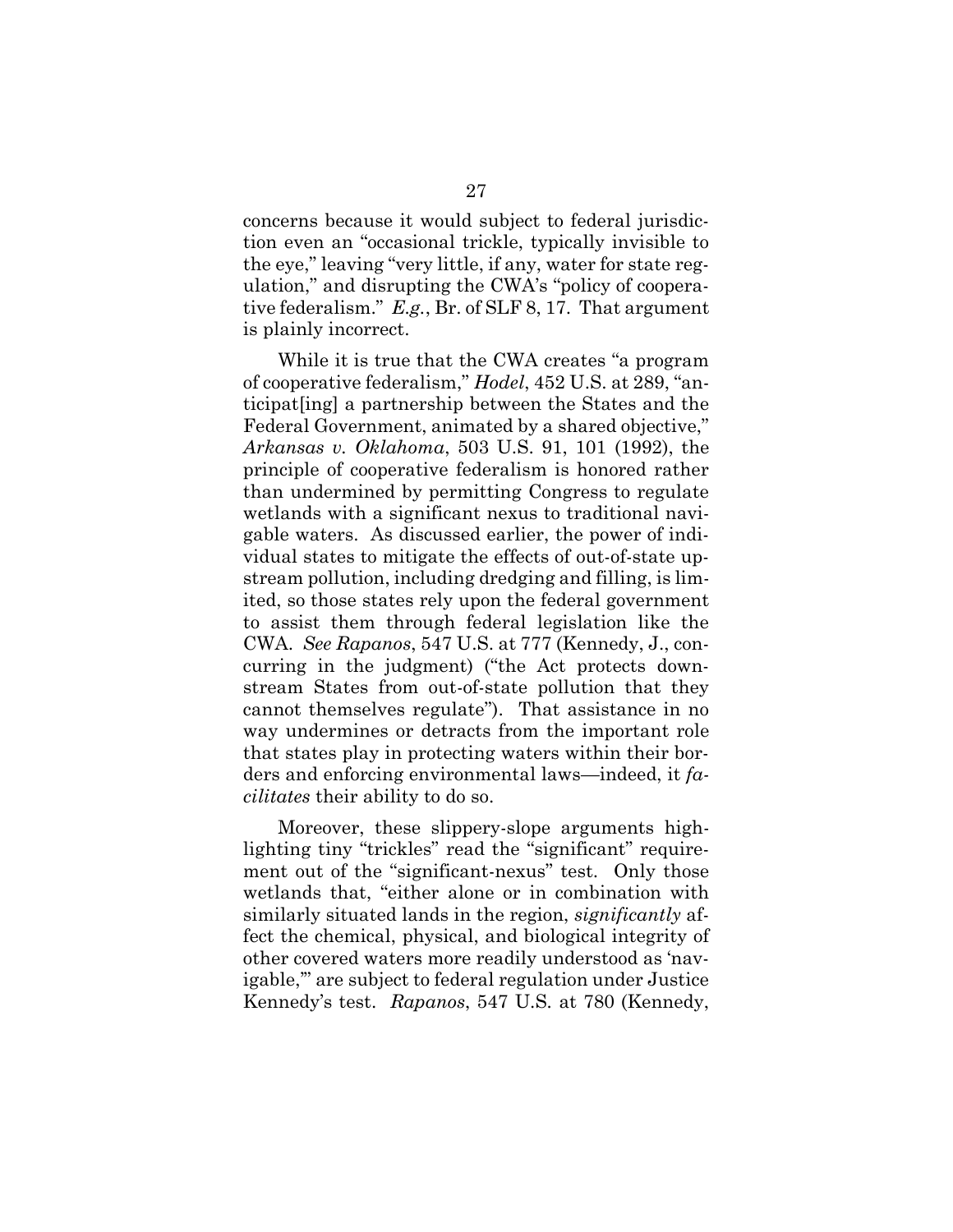J., concurring in the judgment) (emphasis added). In the court below, Petitioners effectively conceded that the wetlands on their property meet this test, Pet. App'x 32 (Petitioners' "only challenge" to the application of regulations implementing the significant-nexus test to their property "is premised on the Scalia plurality being the controlling opinion"), and they do not argue otherwise to this Court.

**4.** Finally, several of Petitioner's *amici* urge this Court to apply the constitutional avoidance canon based on an interpretation of the Commerce Clause that is at odds with the text and history of the Constitution itself. For instance, one *amicus*, citing a series of cases that have since been overruled or abrogated, *e.g.*, *United States v. E. C. Knight Co.*, 156 U.S. 1 (1895), *abrogated by Wickard*, 317 U.S. at 121-22, references "the originally narrow understanding of the Commerce Clause" and asserts that "[a]s originally conceived, Congress's power under the Commerce Clause was limited to the regulation of interstate trade." Br. of Claremont Inst. Ctr. for Const. Juris. 17. Not only is that argument at odds with constitutional text and history, *see supra*, Sections I & II, but this Court has explicitly and repeatedly recognized as much—even in more recent opinions typically cited for the *limits* on Congress's Commerce Clause power, *e.g.*, *NFIB v. Sebelius*, 567 U.S. 519, 536 (2012) (calling Congress's Commerce Clause power "expansive").

\* \* \*

In sum, under the text and history of the Commerce Clause, as well as modern precedent, there is no question that Congress has the authority to regulate wetlands with a significant nexus to traditional navigable waters. Accordingly, the constitutional avoidance canon has no application to this case.